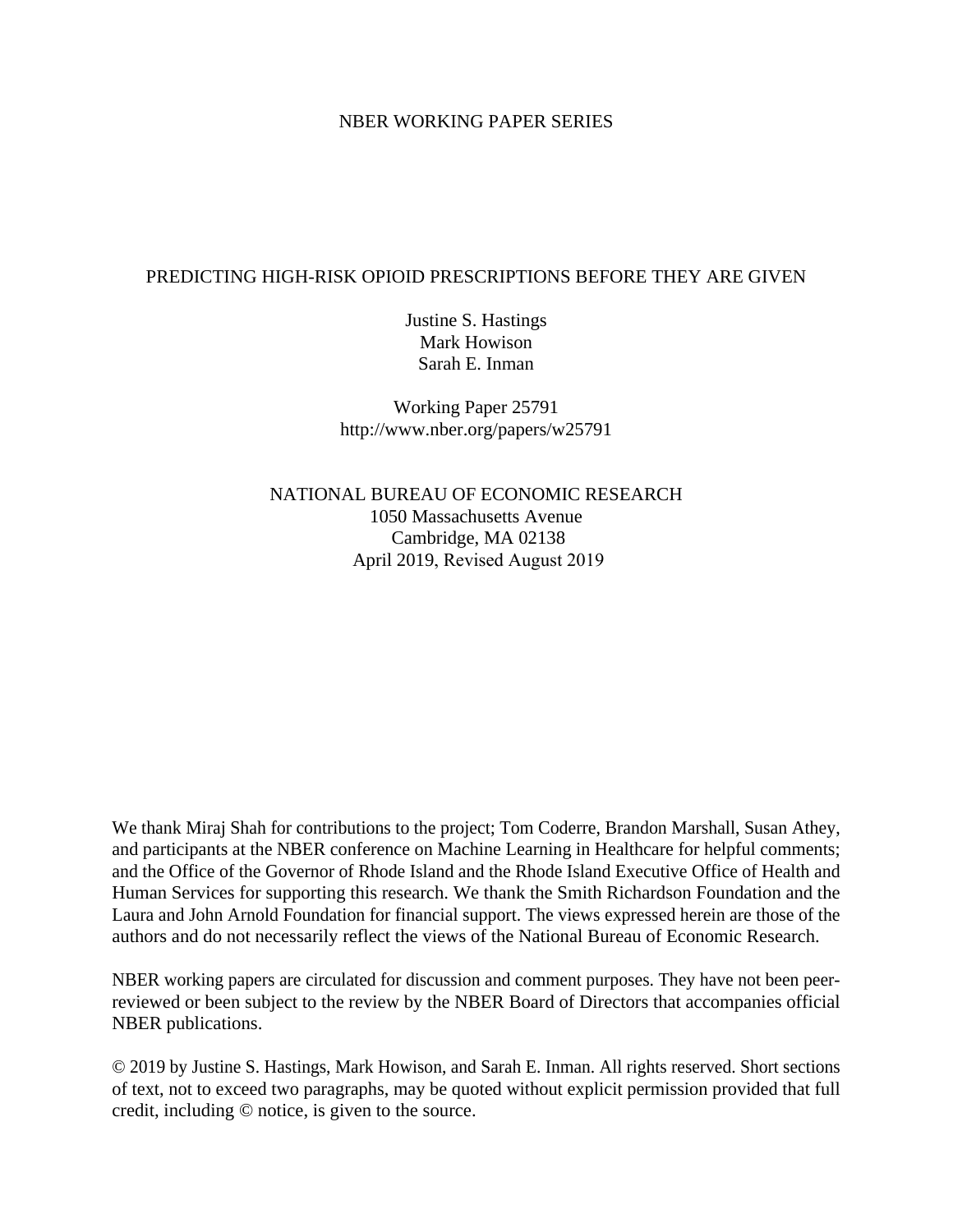Predicting High-Risk Opioid Prescriptions Before they are Given Justine S. Hastings, Mark Howison, and Sarah E. Inman NBER Working Paper No. 25791 April 2019, Revised August 2019 JEL No. D61,I1,I12,I18,Z18

#### **ABSTRACT**

Misuse of prescription opioids is a leading cause of premature death in the United States. We use new state government administrative data and machine learning methods to examine whether the risk of future opioid dependence, abuse, or poisoning can be predicted in advance of an initial opioid prescription. Our models accurately predict these outcomes and identify particular prior non-opioid prescriptions, medical history, incarceration, and demographics as strong predictors. Using our model estimates, we simulate a hypothetical policy which restricts new opioid prescriptions to only those with low predicted risk. The policy's potential benefits likely outweigh costs across demographic subgroups, even for lenient definitions of "high risk." Our findings suggest new avenues for prevention using state administrative data, which could aid providers in making better, data-informed decisions when weighing the medical benefits of opioid therapy against the risks.

Justine S. Hastings Brown University Department of Economics 64 Waterman Street Providence, RI 02912 and NBER justine hastings@brown.edu

Sarah E. Inman Columbia University School of International and Public Affairs 420 West 118th Street New York, NY 10027 sei2112@columbia.edu

Mark Howison Research Improving People's Lives 1 Park Row, Suite 401 Providence, RI 02903 mhowison@ripl.org

A data appendix is available at http://www.nber.org/data-appendix/w25791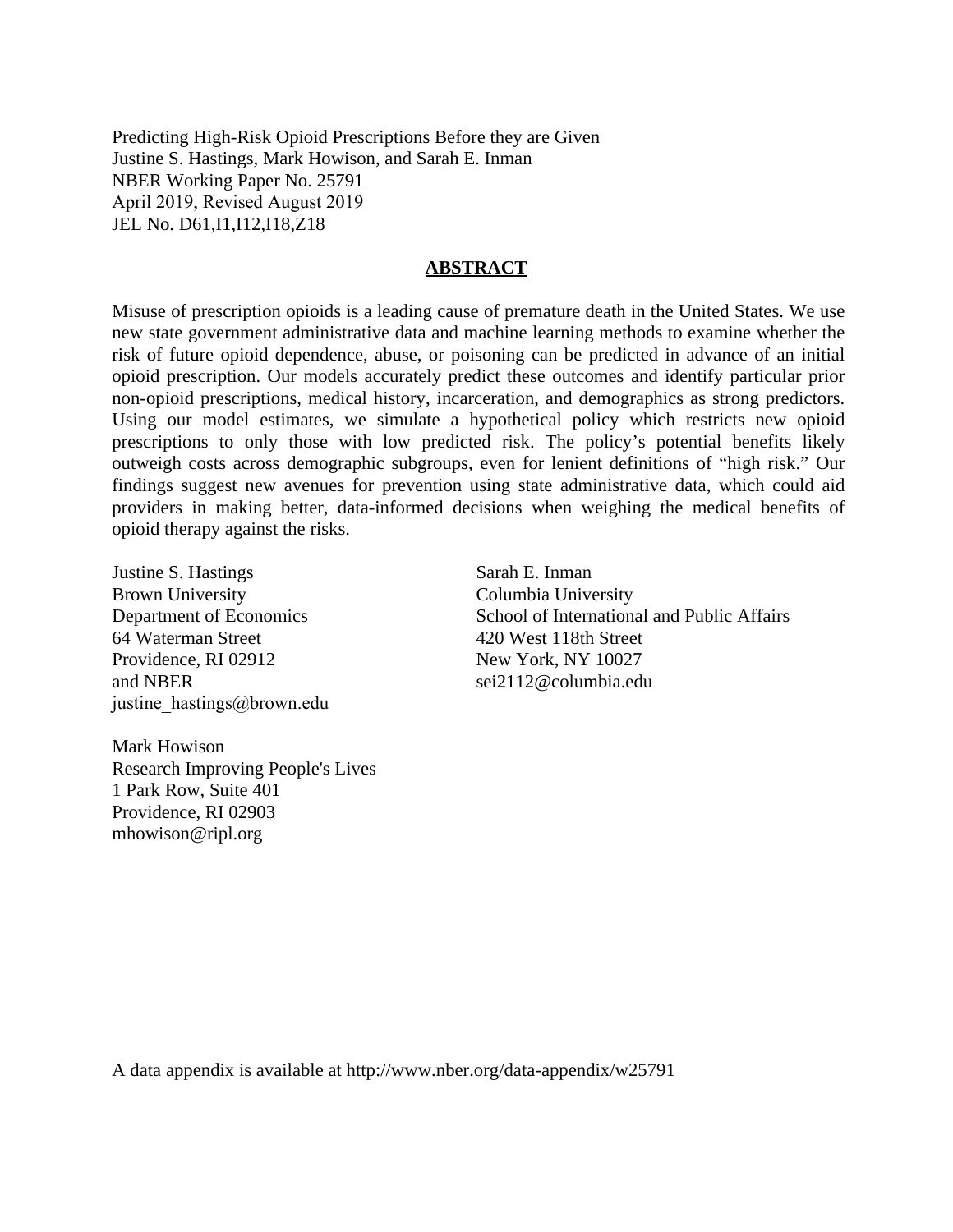# **1 Introduction**

Prescription opioids rank among the highest in terms of potential for dependence, abuse, and poisoning. In 2016, more Americans under the age of 50 died from drug overdoses than from car crashes or gun violence, a trend driven by increases in opioid overdoses (1). However, opioids may also be an important therapy for those who suffer from chronic pain. The majority of those prescribed opioids do not experience adverse outcomes; a survey of studies of opioid use found that rates of misuse, abuse, and addiction averaged between 8 percent and 12 percent (2). This rate is, however, higher than an early (and widely cited) claim that less than 1 percent of hospitalized patients receiving narcotics developed an addiction (3).

Moreover, many of those suffering from adverse outcomes were introduced to opioids through a legitimate opioid prescription. One study of six years of medical and pharmacy claims found that 79.9 percent of opioid abusers had a prescription prior to their first abuse diagnosis (4). Of the opioid abusers who did not themselves have a prior prescription, 50.8 percent had a family member with a prior prescription.

Given the risks and long-term consequences of adverse outcomes following legitimate opioid prescriptions, many providers now report a lack of confidence in managing their patients' chronic pain through opioid therapy (5). Providers could benefit from better information on the risks of initiating a patient on opioid therapy, especially when that patient has never received an opioid prescription before.

Prior studies have identified risk factors for opioid abuse and dependence through descriptive analysis and statistical modeling of both medical claims and electronic health records (6–10), and two studies have also evaluated the predictive performance of such models (11, 12). However, these studies focus on individuals already receiving opioid therapy and describe prescription patterns which are indicative of dependency and misuse within this subpopulation. Previous research has not yet developed a predictive model that is applicable to the larger population of potential recipients of opioid therapy.

In this study, we use novel integrated administrative data to estimate models of adverse opioid-related outcomes for Medicaid enrollees in Rhode Island and conduct policy simulations of restricting opioid prescriptions to only those with low predicted risk. By some estimates, the opioid epidemic created \$5.5 billion in additional health care costs to the Medicaid program nationally in 2013 (13). Estimating our model on state administrative data provides an avenue for state policymakers to predict the risk associated with prescribing opioids to any potential Medicaid enrollee, which could be used to inform providers'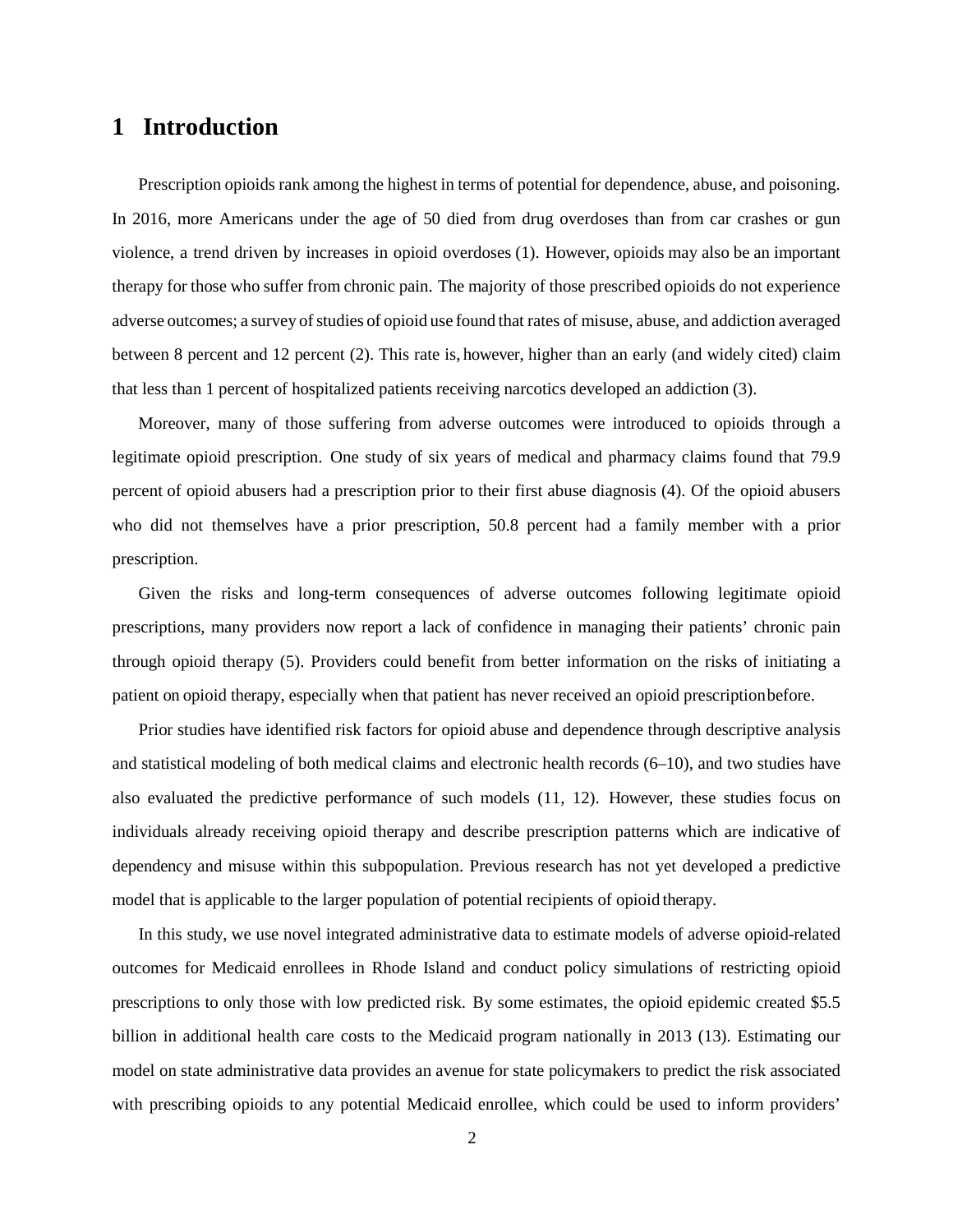treatment decisions.

We use de-identified administrative records from the State of Rhode Island housed in a secure data enclave (14, 15). Personally identifiable information has been removed and replaced with anonymous identifiers so that researchers with approved access can join and analyze records associated with the same individual while preserving anonymity. Because this study does not involve data that is both identifiable and private, Brown University's Institutional Review Board does not classify it as research with human subjects. The database includes Medicaid records from 2005 to 2017, and data on major social benefit and insurance programs, employment, incarceration, and criminal history. We construct a panel data set of 70,153 individuals who received an opioid prescription in the Medicaid pharmacy claims between 2006and 2012, out of 400,024 distinct Medicaid enrollees in this period. Further details are in Appendix Section 2 and Table S4.

We define an adverse opioid-related outcome as receiving a diagnosis of opioid dependence, abuse, or poisoning<sup>[1](#page-3-0)</sup>, or receiving treatment for an opioid use disorder in the five years following initial prescription. Figure S3 shows the cumulative frequency of adverse outcomes from the time of initial prescription, which peaks at 6.0 percent by year five.

We construct variables from observations in the twelve months prior to when an individual receives an opioid prescription. These include 71 variables for demographics, incarceration, citations, arrests, car crashes, wages, unemployment rates, household composition, and payments received from social benefit and insurance programs.

We construct 489 variables from Medicaid claims and enrollment records, for a total of 560 variables, as follows. First, we observe 8,494 distinct diagnosis codes and 6,507 distinct procedure codesin the Medicaid claims data. We use natural language processing topic modeling techniques to consolidate the codes into 200 topics, based on the codes' text descriptions and frequency. The topic models reduce the dimensionality of the diagnosis and procedure codes and model their co-occurrence. For example, the ten most frequent words in topic number 195 are "movements thoracic back accidents overexertion strenuous ligament neck site lumbar." The variable for topic number 195 measures how strongly this combination of diagnoses and procedures for accidental back and neck injury is represented in each individuals' medical history. Details

 $\overline{\phantom{a}}$ 

<span id="page-3-0"></span> $1$  This includes both opioid and heroin poisoning. See Appendix Section 2.2 for details.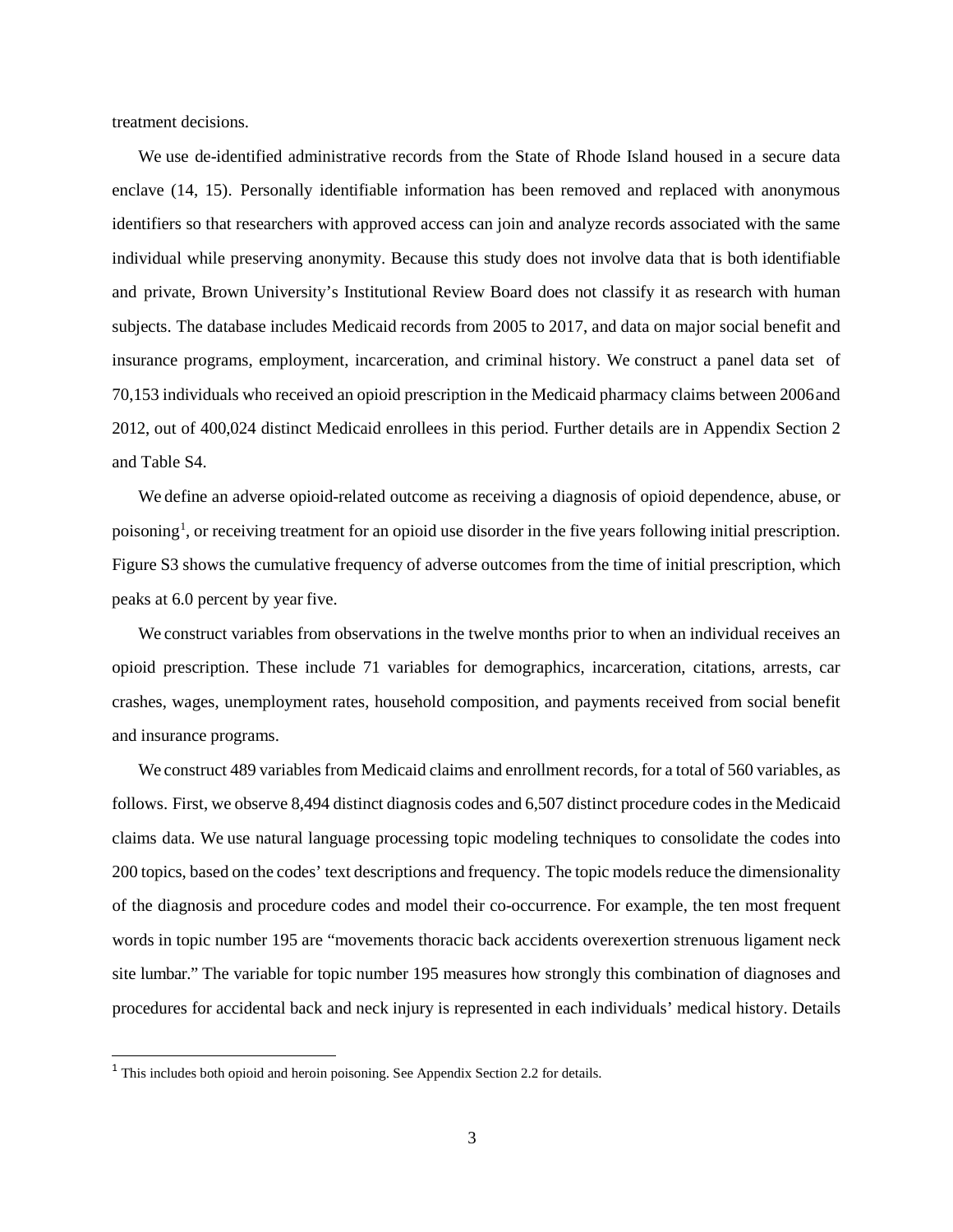on the topic modeling implementation appear in Appendix Section 3.1.

Second, the pharmacy claims data include 39,805 distinct drug product codes. We use existing pharmacological classifications to consolidate these into prior prescriptions indicators for 262 drug categories.

We estimate predictive models using machine learning algorithms which search over variables and functions of those variables to maximize out-of-sample predictive fit. These algorithms vary in complexity and interpretability (16), so we fit three kinds of models: a regularized regression, an ensemble, and a neural network. The complexity of regularized regressions is limited to functions of variables the researcher specifies in advance. However, each variable's contribution to prediction is easily interpreted. At the other extreme, neural networks can adaptively model complex non-linearities and interactions between variables, potentially delivering a higher predictive fit, but with greatly reduced interpretability (17).

For the regularized regression, we use a LASSO which searches over a large number of variables to identify the subset yielding highest out-of-sample predictive fit. The model is easily interpretable through a post-LASSO regression on the selected variables. However, the large set of variables we construct may include highly correlated pairs of variables, and a single LASSO could arbitrarily select one variable from such a pair. Therefore, we use a bootstrapped LASSO (BOLASSO) which retains the variables that are consistently selected among 100 bootstrap replicates (18). For the ensemble model, we average the predictions across these 100 bootstrap replicates. For the neural network, we use a recurrent neural network which can explicitly model the time dependence of the variables (19). Appendix Section 4 contains details on model implementation.

We use the model predictions to describe the potential costs and benefits of a hypothetical policy that identifies high-risk individuals before their initial prescription, prevents those prescriptions, and (we assume) also prevents their adverse outcomes. Such a hypothetical policy is supported by recent findings that predictive screening tools for opioid use disorder help primary care providers improve clinical outcomes (20), and by advice that clinicians consider patient risk before initiating opioid therapy (21). It also has similarities to the Centers for Disease Control's Patient Review and Restriction Program for limiting opioid prescriptions (22).

To simulate policy impact, we define a predicted risk threshold above which the policy would restrict opioid prescriptions. The costs and benefits then depend on how accurately our model classifies individuals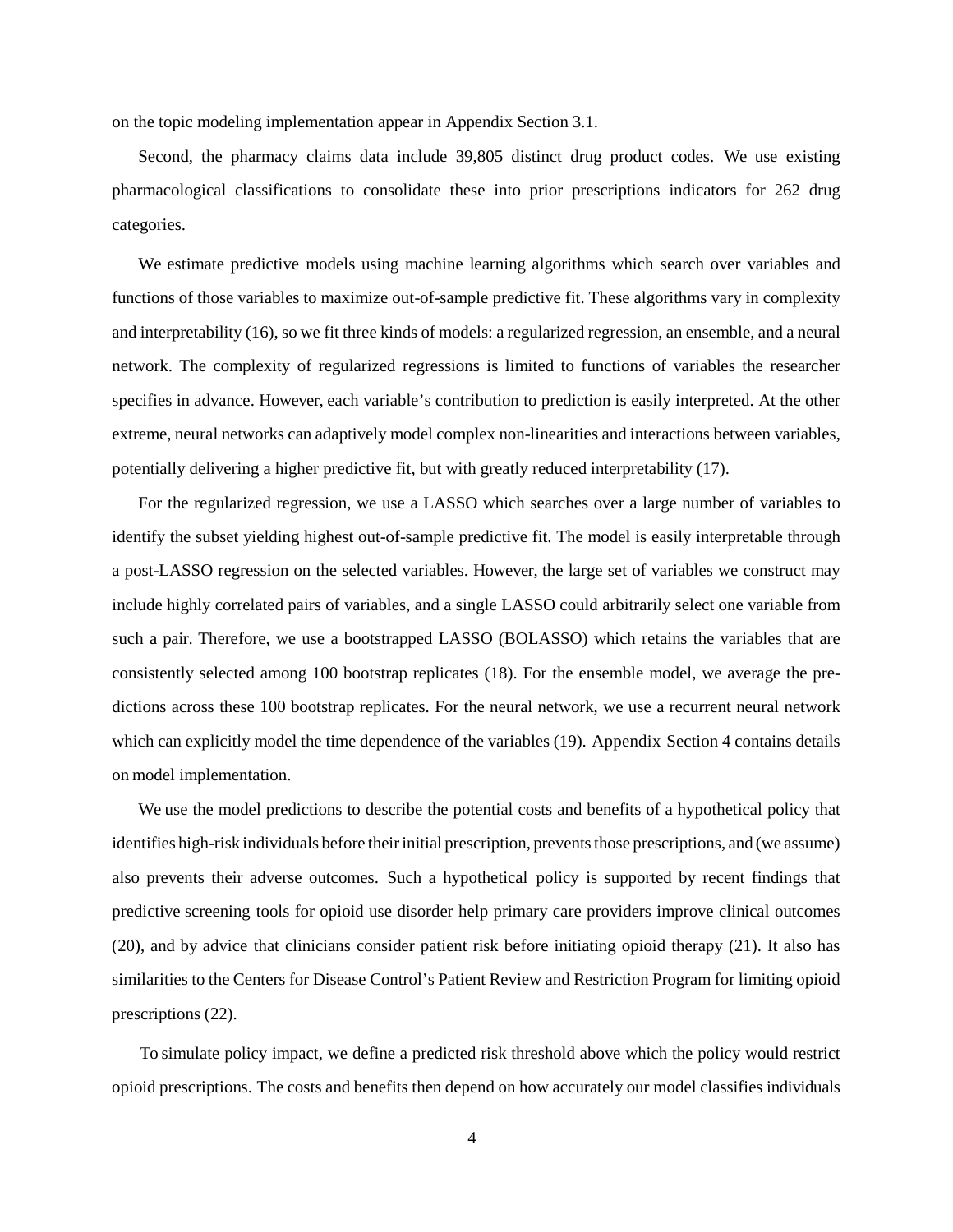at this threshold. We define two costs: *CA* denotes the cost to an individual and to society of an adverse outcome, and C<sub>H</sub> denotes the hassle cost an individual experience from receiving an alternative therapy to opioid therapy. Assuming the policy will prevent adverse outcomes, it will save the cost *CA − CH* for each True Positive (*TP* ) who is predicted as high-risk and would have had an adverse outcome. False Positives (*FP* ) accrue *CH* because they are incorrectly classified as high-risk and prevented from obtaining an opioid prescription. The policy misses the potential savings of  $C_A$  for the false negatives, those who are incorrectly classified as low-risk but have an adverse outcome. However, there is no net change since these costs would accrue in the absence or presence of the policy. Finally, the true negatives are predicted as low-risk, do not have an adverse outcome, and accrue neither cost.

The net benefit of the hypothetical policy is, therefore,  $TP(C_A - C_H) - FP \cdot C_H$ . It is positive when *TP/*(*FP* + *TP* ) *> CH /CA*. This captures the tradeoff between model accuracy (the True Positive Rate) and the "cost ratio"  $C_H$  /  $C_A$ . If the hassle cost  $C_H$  is low relative to the adverse outcome cost  $C_A$ , then it will be beneficial to intervene with more individuals by setting a lower risk threshold and accepting a lower degree of classification accuracy. We use this framework to illustrate hypothetical policy tradeoffs and to measure fairness across marginalized subpopulations.

# **2 Results**

#### **2.1 Predictive performance**

 A common metric for assessing the performance of a machine learning model is the area under the receiver- operating characteristic curve (AUC). The AUC measures the probability that, given two randomly chosen individuals with different outcomes, the model will correctly assign a higher risk to the individual with the adverse outcome. A perfect classifier has an AUC of 1, and a classifier that chooses at random has an AUC of 0.5.

Our models achieve AUCs of 0.754 (95% C.I. 0.740 - 0.771) for the BOLASSO, 0.781 (95% C.I. 0.7690.795) for the LASSO ensemble, and 0.793 (95% C.I. 0.780 – 0.808) for the neural network. The gains to the neural network are small and not significantly different from the LASSO ensemble; the loss in interpretability does not deliver gains in predictive power.

Figure 1 shows the distribution of true outcomes by predicted risk decile for each model. Within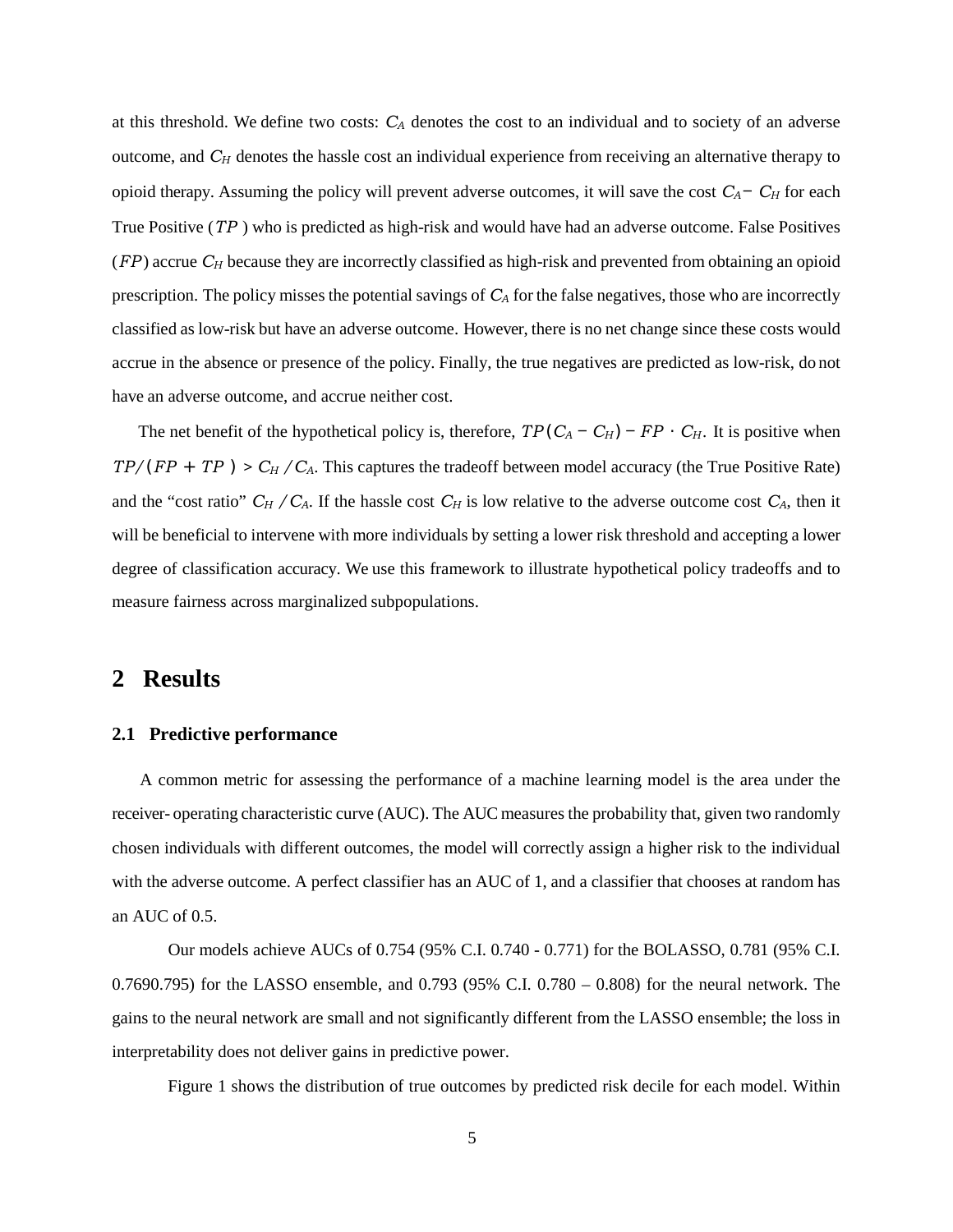the top three risk deciles, the fraction of true outcomes predicted by all of the models is greater than the base rate of outcomes among the entire population, which is 0.06.

#### **2.1 Interpreting model results**

Figure 2 shows the distribution of odds ratios from the post-BOLASSO regression for the 89 variables which the BOLASSO model selected as the strongest, consistent predictors from the full set of 560 variables across the 100 bootstrap replicates. BOLASSO helps to identify consistent covariates, avoiding arbitrary choices among highly correlated pairs. While the coefficients on the selected variables do not necessarily have a causal interpretation, they pick up factors which are strong predictors among observables. For example, observed claims for routine preventative health may themselves lower risk through increased or more frequent interactions with medical professionals, or they may proxy for attention to personal health or responsibility which is the true unobserved underlying factor that reduces risk. In a predictive model, our primary goal is to understand the observables that predict risk so we can design more effective policy. Understanding these predictors can, however, also point us in the direction of potential causal relationships and underlying mechanisms for further study.

Overall, the variables with the largest odds ratios were release from prison (1.929), and prior prescriptions for antipsychotics (1.317), centrally-acting muscle relaxants (1.296), benzodiazepines (1.213), and opiate agonists (1.196). Individuals who were released from prison in the prior year are estimated as 92.9 percent more likely to have an adverse outcome if given an initial prescription, all else equal. The coefficient on opioid agonists indicates that prior prescriptions from drugs such as cough syrups and mild painkillers with small dosages of an opioid ingredient (see Table S5) are positive risk factors, even though these drugs are not considered strong enough for chronic opioid therapy.

Variables with the smallest odds ratios (indicating decreased risk) were enrollment in Medicaid with a payer code for the Rhode Island Pharmaceutical Assistance to the Elderly program (0.008 – indicating an almost complete reduction in risk), the categorically-needy Medicaid eligibility criterion (0.136), Hispanic race (0.245), missing race (0.305), and missing marital status (0.350). Because we use modal race and marital status across all administrative sources, these missing indicators are likely proxies for individuals who are enrolled only in Medicaid and not in other state services where race and marital status are reported.

The majority of variables (72) are derived from Medicaid records. Of these, four are derived from Medicaid enrollment characteristics (such as eligibility criteria), one is total pharmacy payments, and four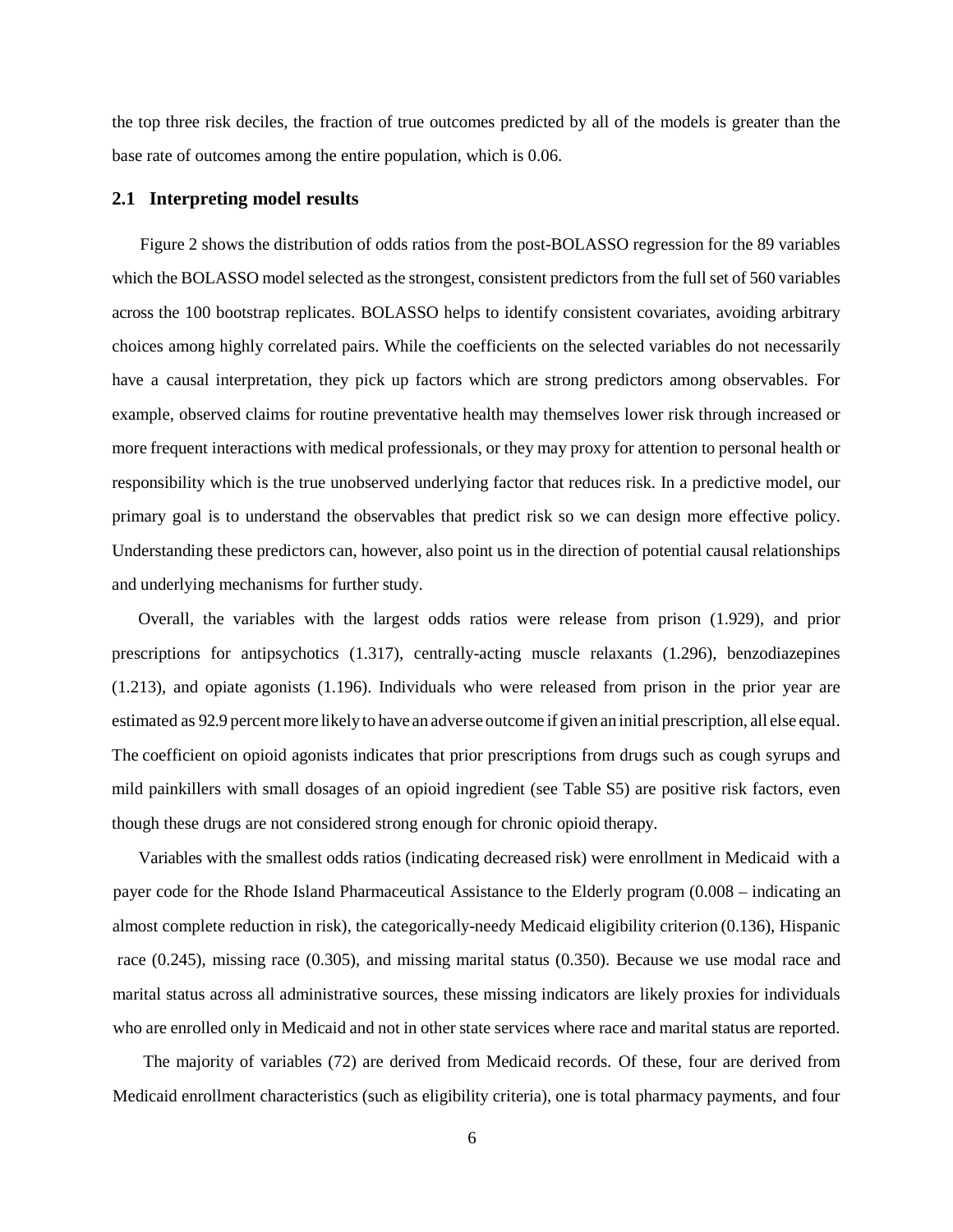are for prior prescriptions. The remainder of the Medicaid predictors are diagnosis/procedure topics. Some of the significant themes among the selected topics include: injuries and pain  $(+)$ ; mental health  $(+)$ ; HIV  $(+)$ ; cardiovascular health (+); contraceptives (-); tobacco and alcohol use (+); cancer (-); routine examinations (-); and mammograms (-).

#### **2.2 Cost ratio**

Figure 3 shows the break-even cost ratio  $C_H/C_A$  at which the hypothetical policy is cost neutral across cumulative risk deciles using predictive risk from the neural network model. In the top risk decile, the break-even ratio is 0.233: it is net beneficial to recommend against opioid prescriptions for individuals in the top decile if the  $C_H$  is less than 23.3 percent of  $C_A$ . It is net beneficial to intervene with the entire population if *CH* is less than 6.0 percent of *CA*.

The existing literature provides guidance on reasonable estimates for  $C_H$  and  $C_A$ . In 2015, 33,091 people died from drug overdoses involving opioids (23), and 2,375,000 individuals over the age of 12 had an opioid use disorder (24). The U.S. Department of Transportation's Value of a Statistical Life is \$10.1 million. Florence *et al.* (13) estimate the aggregate annual societal cost of an opioid use disorder to be \$61,297 (including additional cost of health care, substance abuse treatment, lost productivity, and criminal justice activities). Weiss and Rao (25) estimate a 50 percent recovery probability after one year of medicationassisted treatment. Using these statistics, with the simplifying assumption that once an individual receives a prescription, they either overdose resulting in death, become dependent but successfully recover after one year of treatment, or continue to be dependent for ten years, we estimate a ballpark present discounted value of \$450,000 for *CA*.

Hassle costs are more difficult to quantify. They may include lost productivity due to chronic pain after receiving an alternative therapy. The economic cost of pain in the United States is conservatively estimated at \$560 to \$635 billion (2010 dollars), with a value of lost productivity from \$299 to \$335 billion (26). Treating pain compassionately is a moral imperative for physicians, who must balance protecting those experiencing chronic pain with the significant risk of harm that opioids can cause individuals, their families, and their communities (27).

However, recent research suggests that opioid therapy may not be more effective at pain relief than nonopioid therapy in both the short- and long-term. A randomized trial comparing opioid therapy to non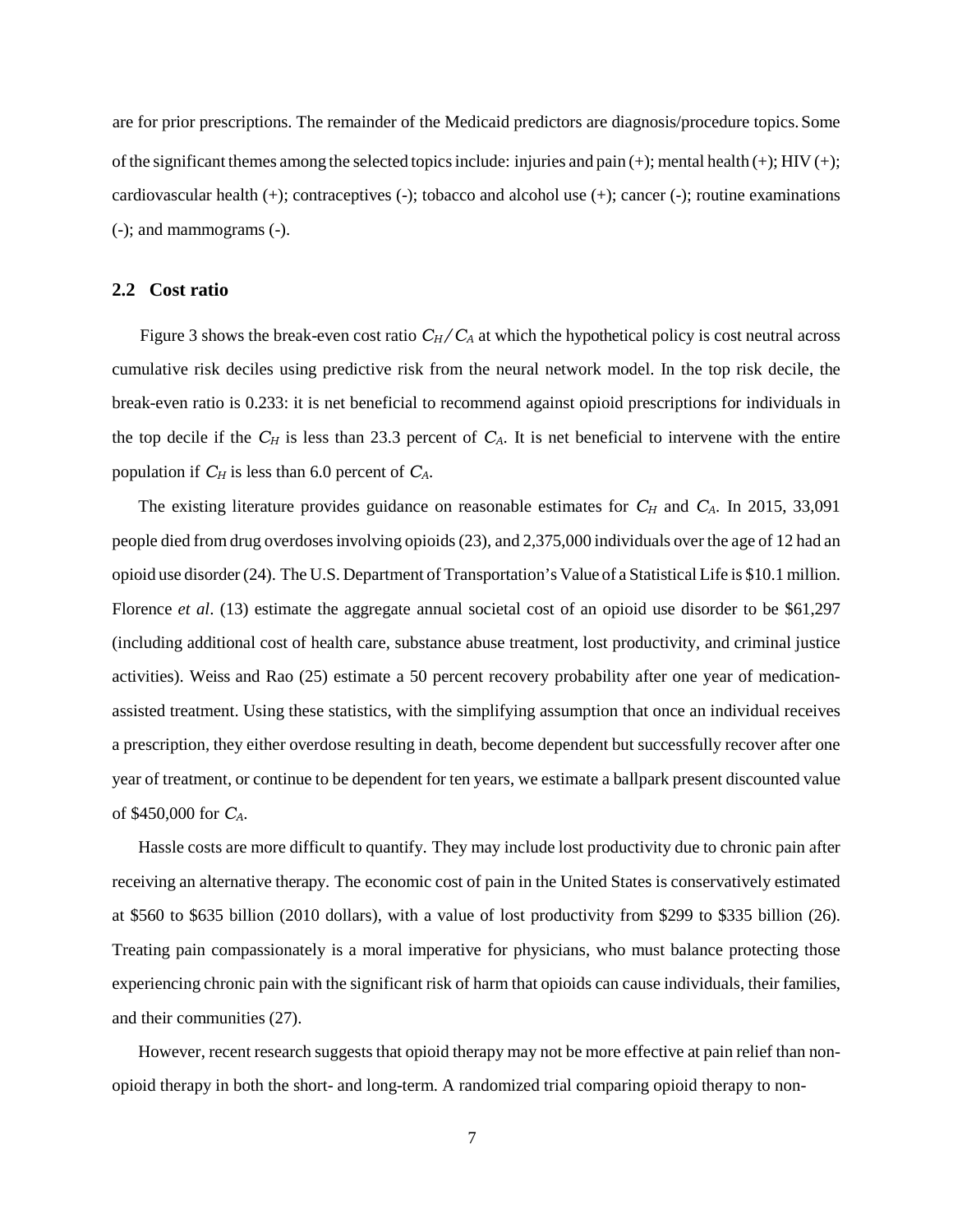opioid therapy for acute short-term pain found similar levels of pain relief between the two treatments (28). Observational studies of restricting opioid therapy and offering non-opioid therapy over longer periods of time also show no advantage for opioid treatment in terms of pain relief, with some patients on higherpotency opioids reporting more psychological impairment than those on lower-potency opioids (29, 30).

This suggests that the *C<sub>H</sub>* is likely lower than \$104,850 (23.3 percent of \$450,000), meaning that a low risk threshold that maximizes true positives at the cost of increased false positives could be optimal. These findings support a belief among some within the medical community that the risks of opioid prescription outweigh the benefits in many cases of prescription outside of cancer or palliative care (31). A benefit of structuring our cost-benefit analysisin terms of the cost ratio isthat a risk threshold can easily be reevaluated as better data on these costs become available.

#### **2.3 Fairness**

In addition to evaluating the costs and benefits of the hypothetical policy, our model can help policymakers examine measures of "fairness" – the extent to which the benefits versus costs of a policy accrue disproportionately to marginalized groups. The model's false discovery rate (FDR) provides such a measure. It is defined as the fraction of false positives among all individuals who are predicted to have an adverse outcome. Figure 4 shows the FDR in the highest risk quintile by race, incarceration history, and disability status.

While members of minority groups (African-American, Hispanic) have a higher point estimate for FDR in the highest risk quintile of our model, the variance in the estimates is high and the difference is not significant. The previously incarcerated have a significantly lower FDR, and there is no significant difference by disability status. Therefore, we do not find evidence of unfairness using the FDR.

### **3 Discussion**

Prevention and treatment policies can be complementary approaches to opioid use disorders. Treatment can help the many individuals already suffering from adverse outcomes, while prevention can stem the growth of new cases of opioid dependence, abuse, or poisoning.

The proven standard treatment for opioid use disorder is medication-assisted treatment (MAT) (32– 34). However, it faces two significant hurdles. First, MAT is not widely available to those with opioid use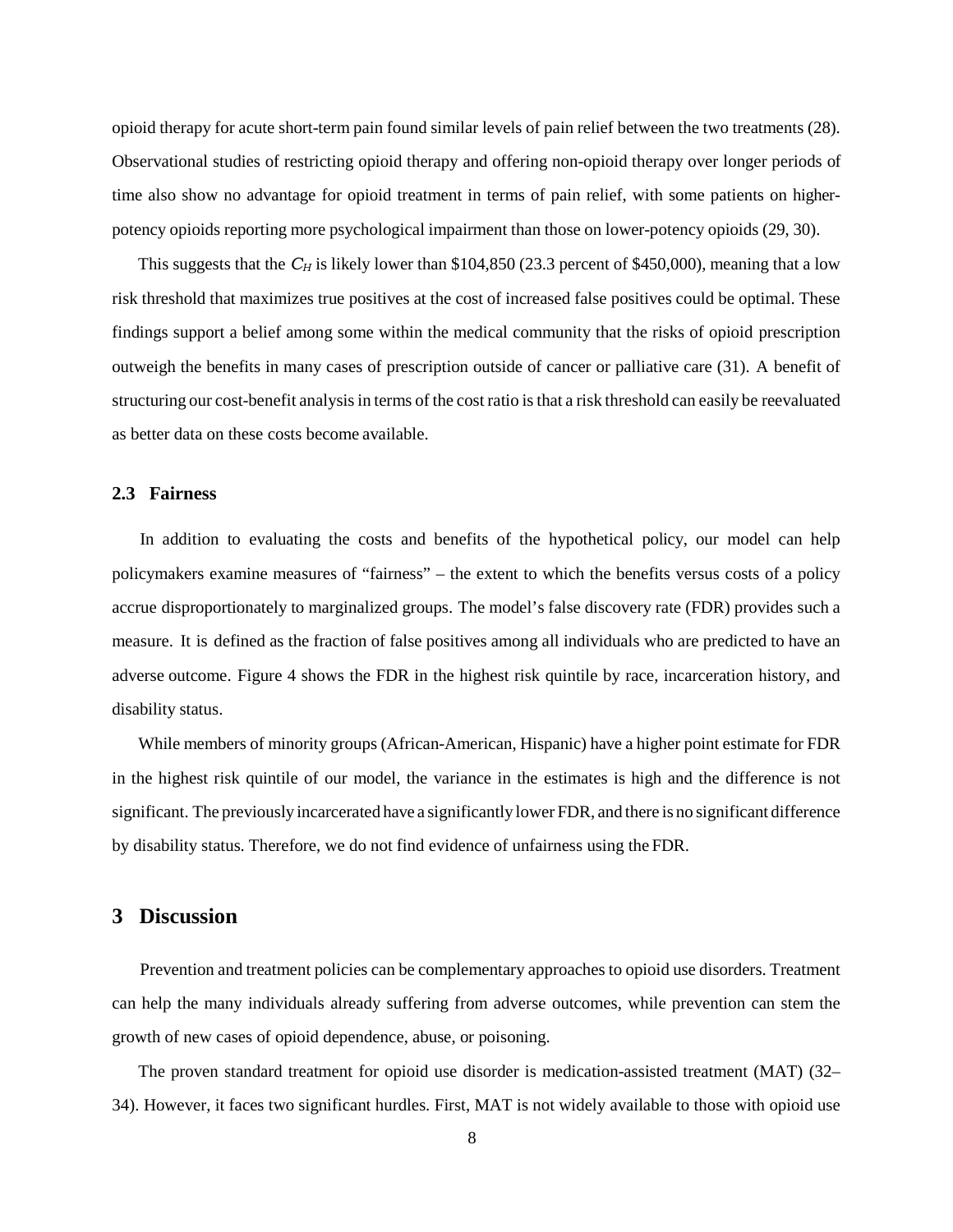disorders; only 36 percent of substance abuse treatment facilities offering one of three different kinds of medication treatment (35). Second, even when those suffering from opioid use disorders can be connected to treatment, the costs associated with treatment are high and recovery from an opioid use disorder is challenging. The probability of recovery after a year of MAT is estimated at 50 percent(25).

Prevention strategies can help prevent further cases of opioid use disorder. Current strategies are primarily designed around reducing the quantity or potency of opioid prescriptions to curb misuse and prevent poisoning among those with existing opioid use disorders.<sup>[2](#page-9-0)</sup> These strategies are especially complementary to a treatment approach. A recent study suggests that limiting opioid availability for those with an existing disorder may increase the use of illicit drugs such as heroin.<sup>[3](#page-9-1)</sup>

The most widespread approach to preventing misuse by those with a disorder has been the deployment of state-level prescription drug monitoring programs (PDMPs). These electronic data systems present data on the prescription history of controlled drugs to providers, and are now in use in almost every state (34). They have been shown to reduce prescription rates of opioids and increase provider comfort in prescribing opioids, as providers can be reassured that they are not enabling risky opioid-related behaviors such as doctor shopping or overlapping prescriptions (38, 39).

These strategies are reactive rather than proactive; they target individuals who have already begun opioid treatment and have likely developed dependency based on risky prescription behavior. Our models complement these policies by providing an opportunity to predict high-risk prescriptions among the larger population of potential patients who have yet to be given an initial opioid prescription.

Our models and hypothetical policy aim to prevent dependency before it occurs. This is complementary to existing efforts and could make use of the infrastructure already in place, such as the PDMPs. For example, a PDMP could implement our modeling approach to show providers a risk categorization for all patients (e.g. a red, yellow, or green indicator for predicted risk). This could increase information available to providers, expand the population covered by the PDMP, and help providers consider the benefits and risks of initiating opioid therapy with a new patient.

l

<span id="page-9-0"></span><sup>&</sup>lt;sup>2</sup> For example, a major health insurer's effort to reduce extended-release oxycodone prescription by requiring prior authorization, which led to an increase in the rate of short-acting opioid prescriptions and no overall change in the total morphine milligram equivalents prescribed (36).

<span id="page-9-1"></span><sup>&</sup>lt;sup>3</sup> Abuse-deterrent reformulations of prescription opioids were developed to make it more difficult to crush or dissolve pills to release the drug more quickly. Unfortunately, recent evidence suggests that the introduction of abuse-deterrent prescription opioids into the market caused opioid abusers to substitute away from prescription opioids to heroin, with differential increases in fatal heroin poisonings (37).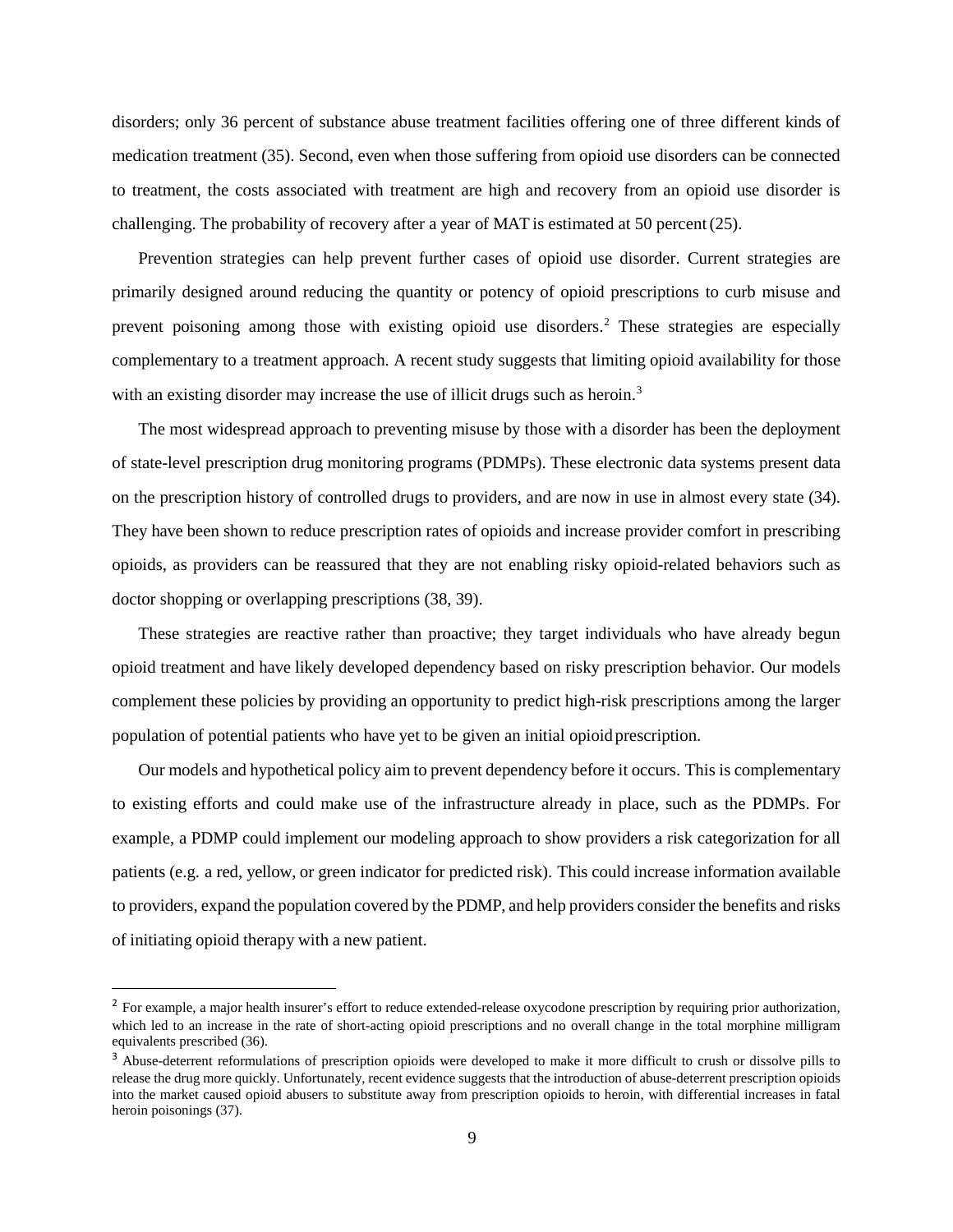A limitation of our study is that it is restricted to the population of Medicaid enrollees. Expanding the study to a data source such as an all-payers claims database would improve representativeness by including Medicare enrollees and the privately insured. However, a strength of restricting our study to the Medicaid population is our ability to securely join claims data to additional administrative records, which could be challenging with an all-payers claim database.

Our definition of adverse outcomes islimited by the accuracy of diagnosis codesin the Medicaid records. In particular, prior studies have found that opioid-related diagnoses can be underreported because of their potential stigma (40, 41). To address thislimitation, we added an adverse outcome based on procedure codes for the treatment of opioid use disorder, which could indicate an adverse outcome even in the absence of a diagnosis.

Including treatment as an indicator of adverse outcomes is also a limitation. As noted in prior work, receiving treatment for an opioid use disorder is a positive outcome conditional on already having a disorder (41, 42). However, the goal of this study is to suggest opportunities for prevention by examining whether individuals at a high risk of developing an adverse outcome can be identified with confidence before they are given a prescription using administrative data. This complements important research being done on successfully treating opioid use disorders after they have occurred (43).

### **4 Conclusion**

The opioid epidemic is a complex public health challenge for which prevention and treatment are complementary approaches. Our results demonstrate the feasibility of a new approach to prevention based on intervening with high-risk initial prescriptions through predictive modeling. Our data-driven, machinelearning approach to modeling adverse outcome risk provides new insights into the benefits, costs, and fairness of policies limiting opioid prescriptions. Intervening at the earliest stage, before an individual receives an initial opioid prescription, has the potential to prevent future treatment costs and recovery challenges and, ultimately, the life-long consequences of opioid use disorders.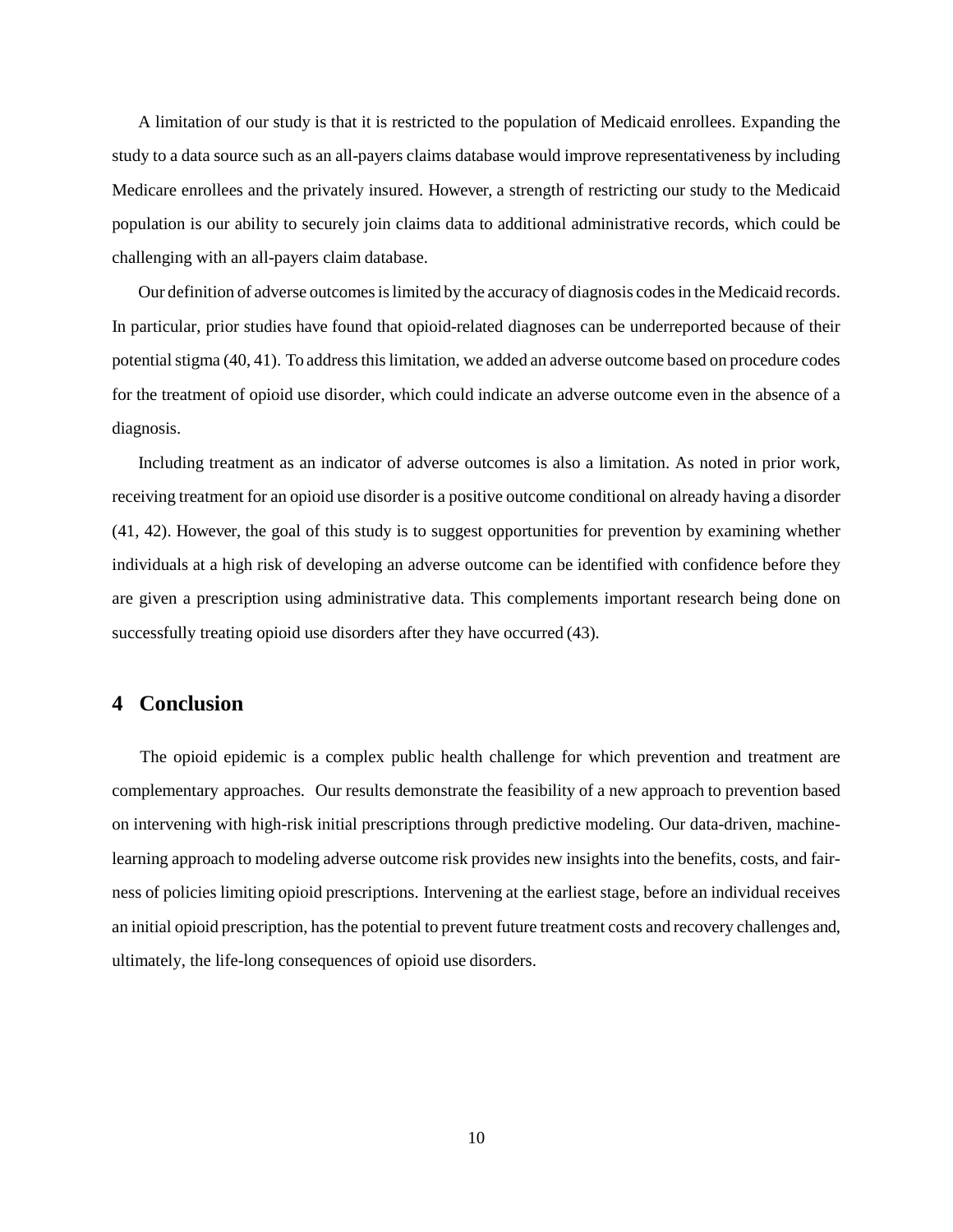### **Acknowledgments**

We thank the Smith Richardson Foundation and the Laura and John Arnold Foundation for financial support. We thank Miraj Shah for contributions to the project; Susan Athey, Tom Coderre, Brandon Marshall, and participants at the NBER conference on Machine Learning in Healthcare for helpful comments; and the Office of the Governor of Rhode Island and the Rhode Island Executive Office of Health and Human Services for supporting research to improve fact-based policymaking.

Data are available through individual data sharing agreements with each of the following Rhode Island agencies and municipal police departments: RI Department of Corrections, RI Department of Labor and Training, RI Executive Office of Health and Human Services, RI State Police, Central Falls Police Department, Cranston Police Department, Cumberland Police Department, Middletown Police Department, Narragansett Police Department, Providence Police Department, Warwick Police Department,Woonsocket Police Department.

AHFS® Pharmacologic/Therapeutic Classification© used with permission. © 2017, the American Society of Health-System Pharmacists, Inc. (ASHP). The Data is a part of the AHFS Drug Information®; ASHP is not responsible for the accuracy of transpositions from the original context.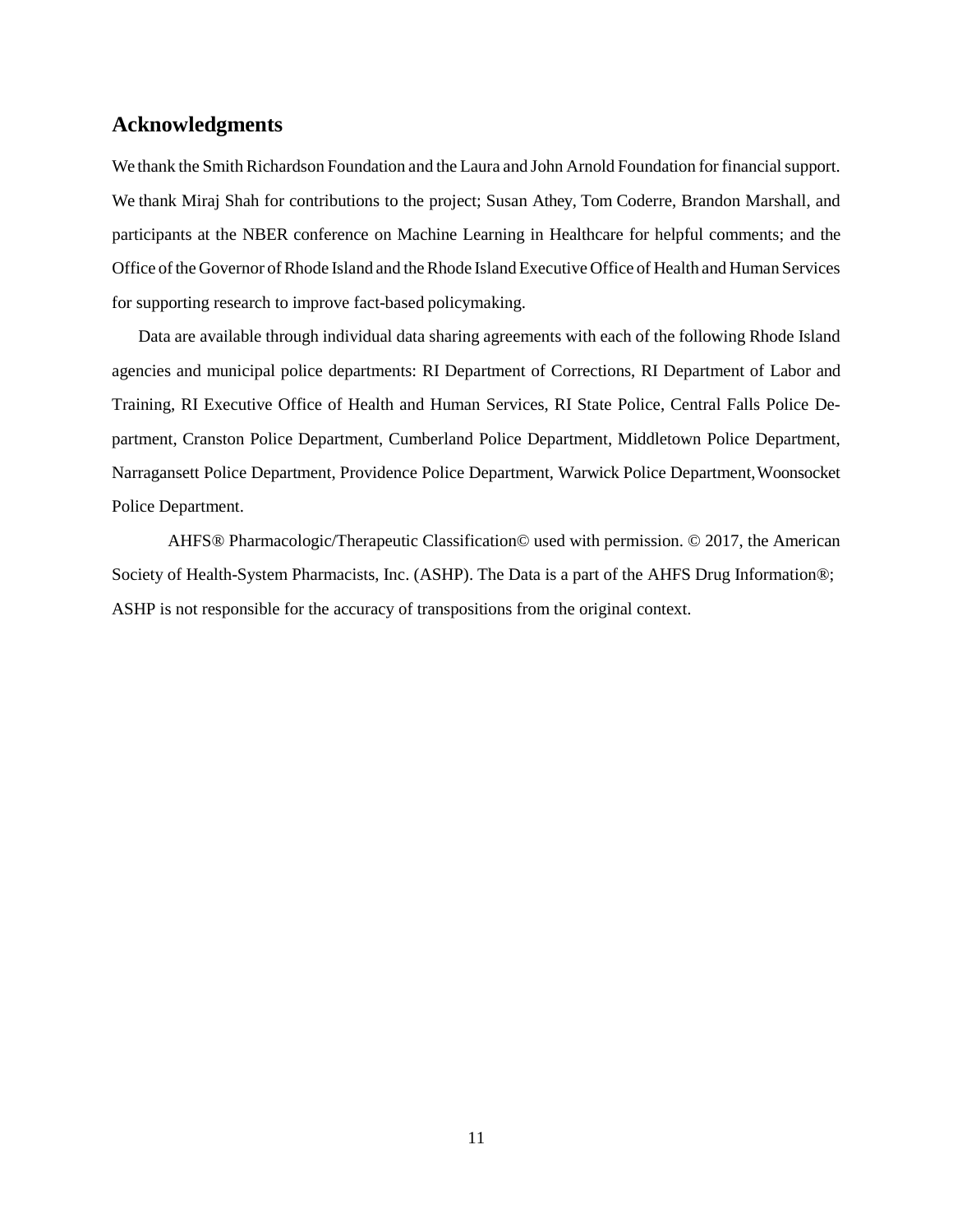### **References**

- [1] Kaplan S (2017) C.D.C. Reports a Record Jump in Drug Overdose Deaths Last Year. *The New York Times* (Nov. 3, 2017).
- [2] Vowles KE, et al. (2015) Rates of opioid misuse, abuse, and addiction in chronic pain: a systematic review and data synthesis. *Pain* 156(4):569–576.
- [3] Porter J, Jick H (1980) Addiction rare in patients treated with narcotics. *New England Journal of Medicine* 302(2):123.
- [4] Shei A, et al. (2015) Sources of prescription opioids among diagnosed opioid abusers. *Current Medical Research and Opinion* 31(4):779–784.
- [5] Pearson A, Moman R, Moeschler S, Eldrige J, Hooten WM (2017) Provider confidence in opioid prescribing and chronic pain management: results of the Opioid Therapy Provider Survey. *Journal of Pain Research* 10:1395–1400.
- [6] White AG, Birnbaum HG, Schiller M, Tang J, Katz NP (2009) Analytic models to identify patients at risk for prescription opioid abuse. *American Journal of Managed Care* 15(12):897–906.
- [7] Sullivan MD, et al. (2010) Risks for possible and probable opioid misuse among recipients of chronic opioid therapy in commercial and medicaid insurance plans: The TROUP Study. *Pain*150(2):332–339.
- [8] Palmer RE, et al. (2015) The prevalence of problem opioid use in patients receiving chronic opioid therapy: computer-assisted review of electronic health record clinical notes. *Pain* 156(7):1208–1214.
- [9] Yang Z, et al. (2015) Defining Risk of Prescription Opioid Overdose: Pharmacy Shopping and Overlapping Prescriptions Among Long-Term Opioid Users in Medicaid. *Journal of Pain* 16(5):445–453.
- [10] Brat GA, et al. (2018) Postsurgical prescriptions for opioid naive patients and association with overdose and misuse: retrospective cohort study. *BMJ*360:j5790.
- [11] Dufour R, et al. (2014) Understanding predictors of opioid abuse: predictive model development and validation. *American Journal of Pharmacy Benefits* 6(5):208–216.
- [12] Hylan TR, et al. (2015) Automated Prediction of Risk for Problem Opioid Use in a Primary Care Setting. *Journal of Pain* 16(4):380–387.
- [13] Florence CS, Zhou C, Luo F, Xu L (2016) The economic burden of prescription opioid overdose, abuse, and dependence in the United States, 2013. *Medical Care* 54(10):901–906.
- [14] Hastings JS, Howison M, Lawless T, Ucles J, White P (2019) Unlocking Data to Improve Public Policy. *OSF Preprints* 28krq. Preprint, posted March 15, 2019.
- [15] Hastings J (2019) Fact-Based Policy: How Do State and Local Governments Accomplish It? *The Hamilton Project (Brookings Institution)* Policy Proposal 2019-01.
- [16] Hastie T, Tibshirani R, Friedman J (2009) *The Elements of Statistical Learning*. (Springer-Verlag, New York), second edition.
- [17] LeCun Y, Bengio Y, Hinton G (2015) Deep learning. *Nature* 521(7553):436–444.
- [18] Bach FR (2008) Bolasso: Model Consistent Lasso Estimation Through the Bootstrap in *Proceedings of the 25th International Conference on Machine Learning*, ICML '08. (ACM, New York, NY, USA), pp. 33–40.
- [19] Hochreiter S, Schmidhuber J (1997) Long Short-Term Memory. *Neural Computation*9(8):1735–1780.
- [20] Lee C, Sharma M, Kantorovich S, Brenton A (2018) A Predictive Algorithm to Detect Opioid Use Disorder: What Is the Utility in a Primary Care Setting? *Health Services Research and Managerial Epidemiology* 5:1–8.
- [21] Agarin T, Trescot A, Agarin A, Lesanics D, Decastro C (2015) Reducing Opioid Analgesic Deaths in America: WhatHealth Providers Can Do. *Pain Physician*18(3):E307–E322.
- [22] Centers for Disease Control and Prevention (2013) Patient Review & Restriction Programs: Lessons learned from state Medicaid programs, Technical Report CS240524.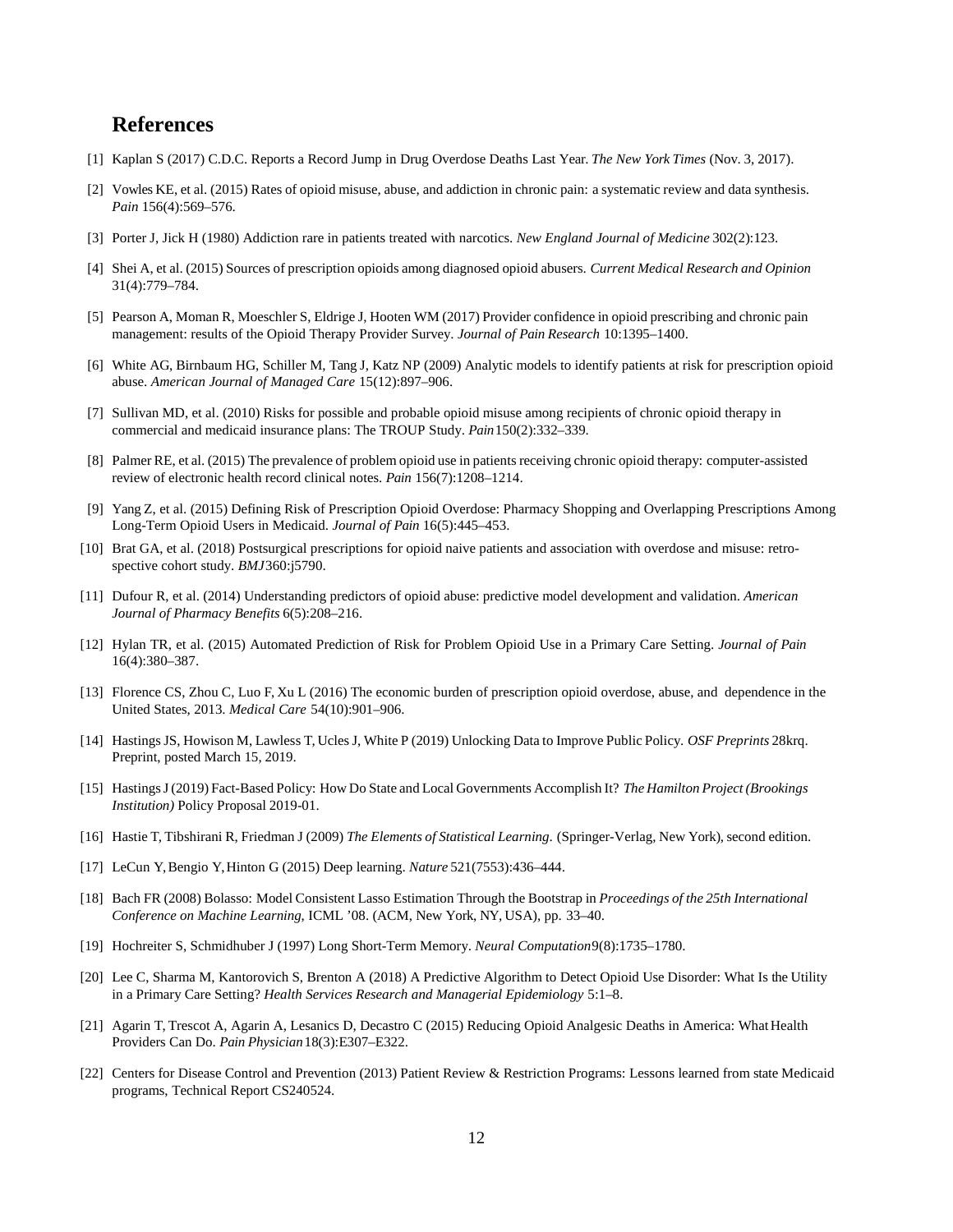- [23] National Institute on Drug Abuse (2017) National Overdose Deaths from Select Prescription and Illicit Drugs. [https://www.d](http://www.drugabuse.gov/sites/default/files/overdose)ruga[buse.gov/sites/default/files/overdose d](http://www.drugabuse.gov/sites/default/files/overdose)ata 1999-2015.xls (Accessed March 25, 2019).
- [24] Center for Behavioral Health Statistics and Quality (2017) 2016 National Survey on Drug Use and Health: Detailed Ta- bles. [https://www.samhsa.gov/data/sites/default/files/NSDUH-DetTabs-2016/NSDUH-DetTabs-2016.pdf](http://www.samhsa.gov/data/sites/default/files/NSDUH-DetTabs-2016/NSDUH-DetTabs-2016.pdf) (Accessed March 25, 2019).
- [25] Weiss RD, Rao V (2017) The Prescription Opioid Addiction Treatment Study: What have we learned. *Drug & Alcohol Dependence* 173:S48–S54.
- [26] Gaskin DJ, Richard P (2012) The Economic Costs of Pain in the United States. *The Journal of Pain* 13(8):715–724.
- [27] Califf RM, Woodcock J, Ostroff S (2016) A Proactive Response to Prescription Opioid Abuse. *New England Journal of Medicine* 374(15):1480–1485.
- [28] Chang AK, Bijur PE, Esses D, Barnaby DP, Baer J (2017) Effect of a Single Dose of Oral Opioid and Nonopioid Analgesics on Acute Extremity Pain in the Emergency Department: A Randomized Clinical Trial. *JAMA* 318(17):1661–1667.
- [29] Shimoni Z, Varon D, Froom P (2018) Minimal Use of Opioids for Pain Relief in an Internal MedicineDepartment. *Southern Medical Journal* 111:288–292.
- [30] Elsesser K, Cegla T (2017) Long-term treatment in chronic noncancer pain: Results of an observational study comparing opioid and nonopioid therapy. Scandinavian Journal of Pain 17(1):87–98.
- [31] Chou R, et al. (2009) Clinical Guidelines for the Use of Chronic Opioid Therapy in Chronic Noncancer Pain. The Journal of Pain 10(2):113–130.e22.
- [32] Barry CL (2017) Fentanyl and the Evolving Opioid Epidemic: What Strategies Should Policy Makers Consider?*Psychiatric Services* 69(1):100–103.
- [33] Mohlman MK, Tanzman B, Finison K, Pinette M, Jones C (2016) Impact of Medication-Assisted Treatment for Opioid Addiction on Medicaid Expenditures and Health Services Utilization Ratesin Vermont. *Journal of Substance Abuse Treatment* 67:9–14.
- [34] Volkow ND, McLellan AT (2016) Opioid Abuse in Chronic Pain Misconceptions and Mitigation Strategies. *New England Journal of Medicine* 374(13):1253–1263.
- [35] Mojtabai R, Mauro C, Wall MM, Barry CL, Olfson M (2019) Medication Treatment For Opioid Use Disorders In Substance Use Treatment Facilities. *Health Affairs*38(1):14–23.
- [36] Barnett ML, et al. (2018) A Health Plan's Formulary Led To Reduced Use Of Extended-Release Opioids But Did Not Lower Overall Opioid Use. *Health Affairs*37(9):1509–1516.
- [37] Alpert A, Powell D, Pacula RL (2017) Supply-Side Drug Policy in the Presence of Substitutes: Evidence from the Introduction of Abuse-Deterrent Opioids, (National Bureau of Economic Research), Working Paper 23031.
- [38] Lin DH, et al. (2017) Physician attitudes and experiences with Maryland's prescription drug monitoring program (PDMP). *Addiction* 112(2):311–319.
- [39] Wen H, Schackman BR, Aden B, Bao Y (2017) States With Prescription Drug Monitoring Mandates Saw A Reduction In Opioids Prescribed To Medicaid Enrollees. *Health Affairs*36(4):733–741.
- [40] Carrell DS, et al. (2015) Using natural language processing to identify problem usage of prescription opioids. *International Journal of Medical Informatics* 84(12):1057–1064.
- [41] Barocas JA, et al. (2018) Estimated Prevalence of Opioid Use Disorder in Massachusetts, 2011–2015: A Capture–Recapture Analysis. *American Journal of Public Health* 108(12):1675–1681.
- [42] Hadland SE, et al. (2018) Receipt of Timely Addiction Treatment and Association of Early Medication Treatment With Retention in Care Among Youths With Opioid Use Disorder. *JAMA Pediatrics* 172(11):1029–1037.
- [43] Green TC, et al. (2018) Postincarceration Fatal Overdoses After Implementing Medications for Addiction Treatment in a Statewide Correctional System. *JAMA Psychiatry*75(4):405–407.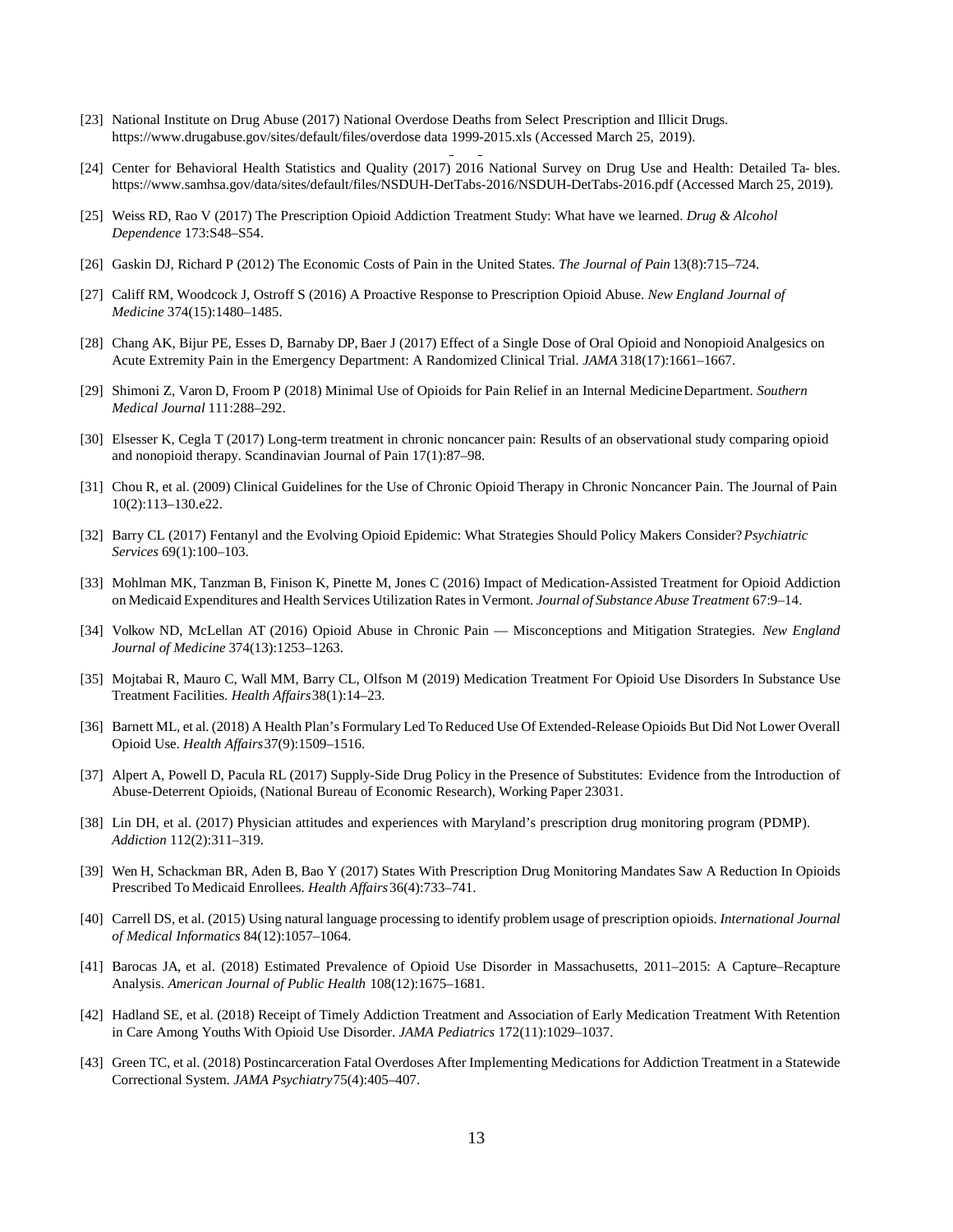

Figure 1: The fraction of true outcomes by risk decile in the test sample.

Note: The vertical black line indicates the base rate of outcomes among the entire population, which is 0.06.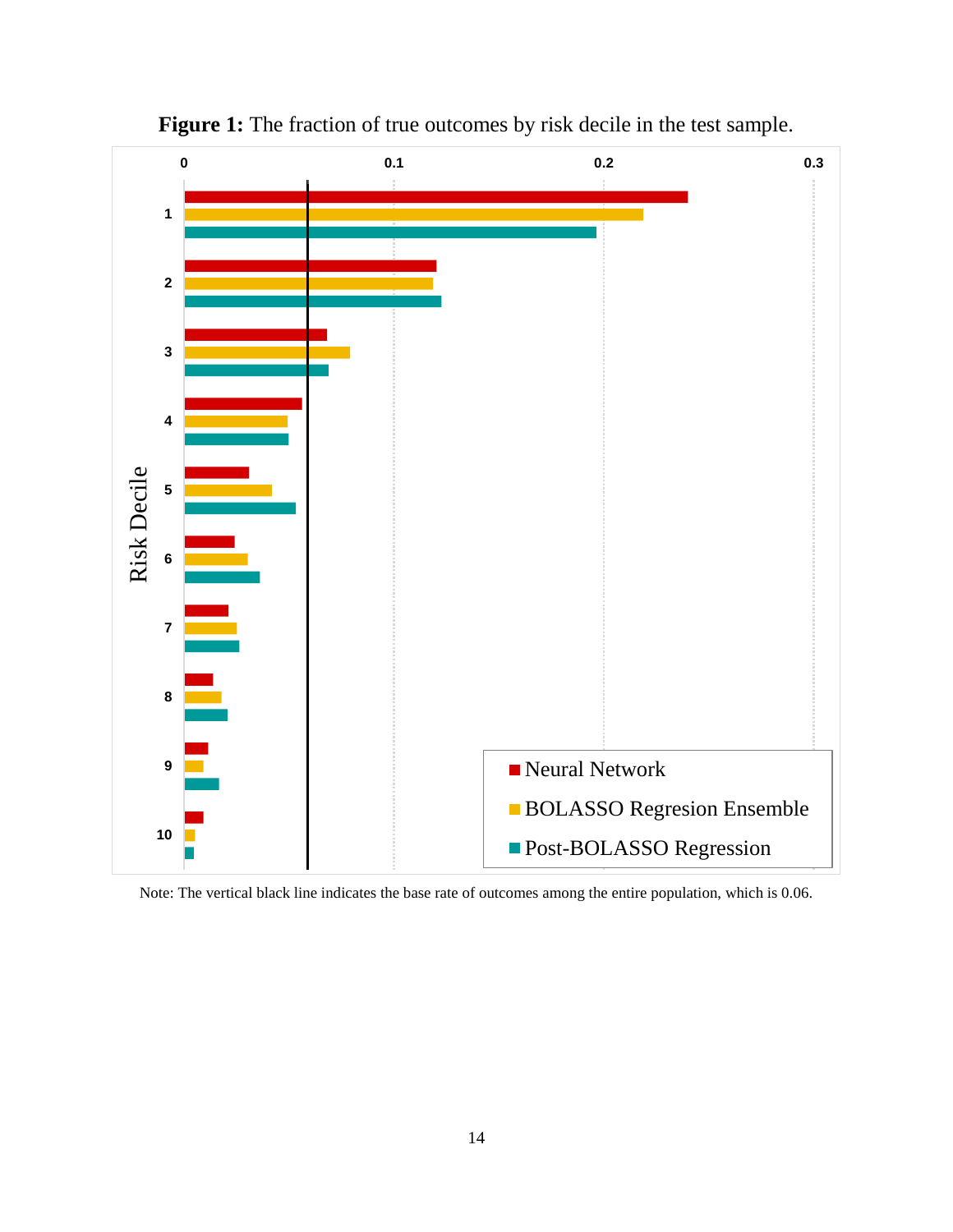

### Figure 2: Odds ratios from the post-BOLASSO regression.

Note: The full regression output is available in Table S6.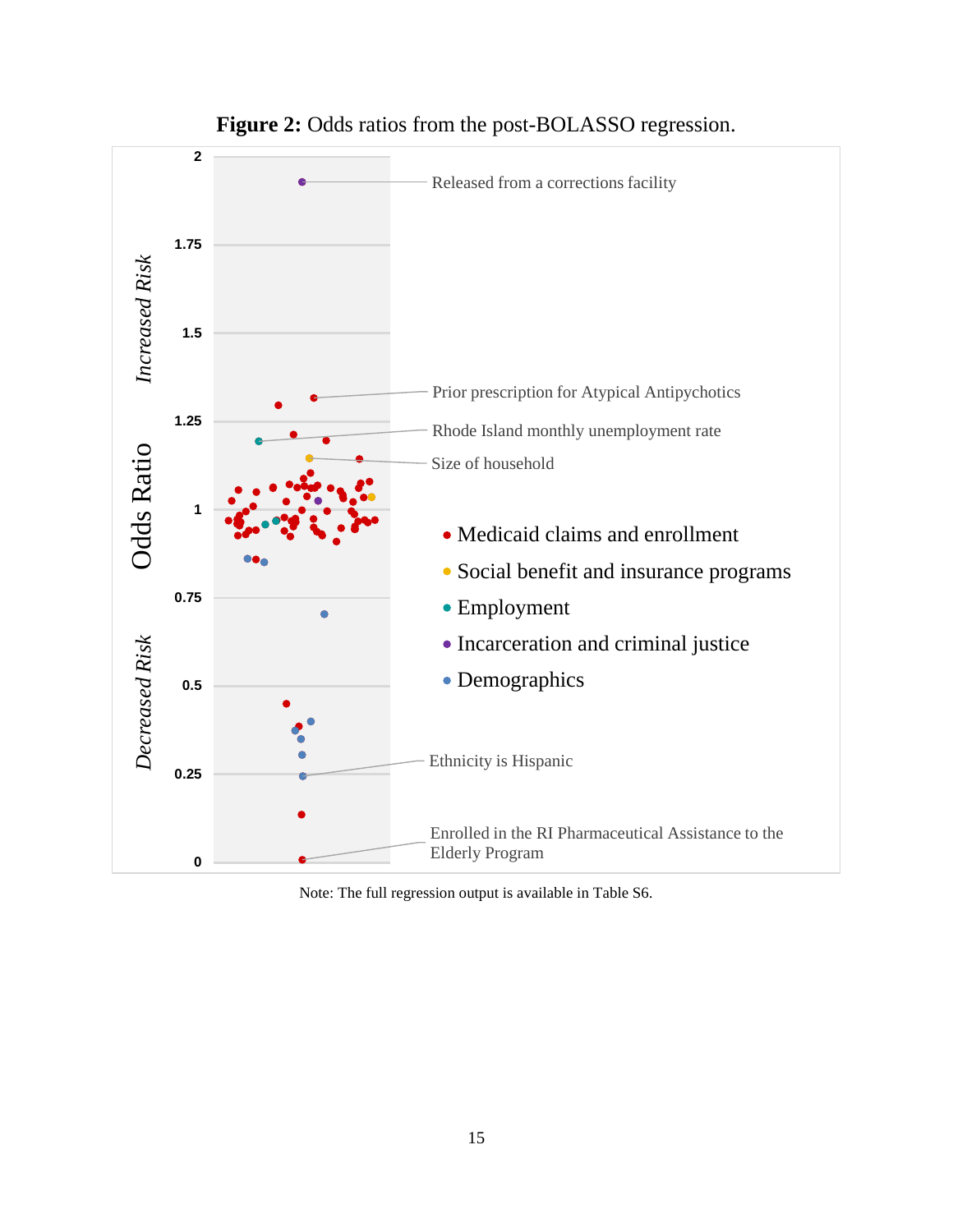

Figure 3: The break-even cost ratio by cumulative risk decile.

Note: The break-even cost ratio is the point at which the hypothetical policy becomes cost neutral. If the hassle cost is less than this ratio times the adverse outcome cost, than the policy will be net beneficial. Lower hassle costs are required to make the policy net beneficial among lower risk scores. Error bars indicate the 95% confidence interval calculated from 100 bootstrap replicates.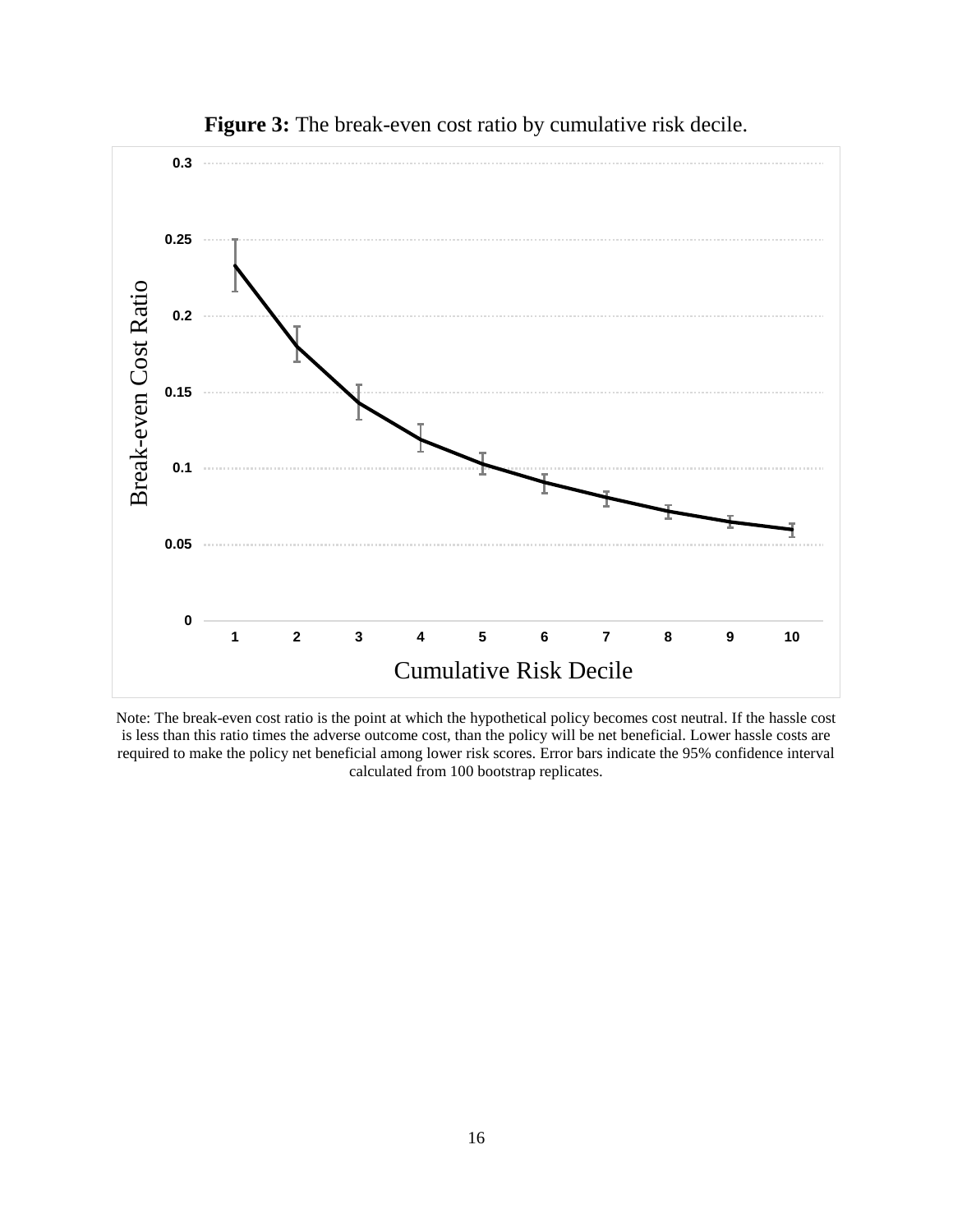



Note: The false discovery rate is defined as the fraction of false positives among all individuals who are predicted to have an adverse outcome, which is the population that the hypothetical policy would affect. Error bars indicate the 95% confidence interval calculated from 100 bootstrap replicates.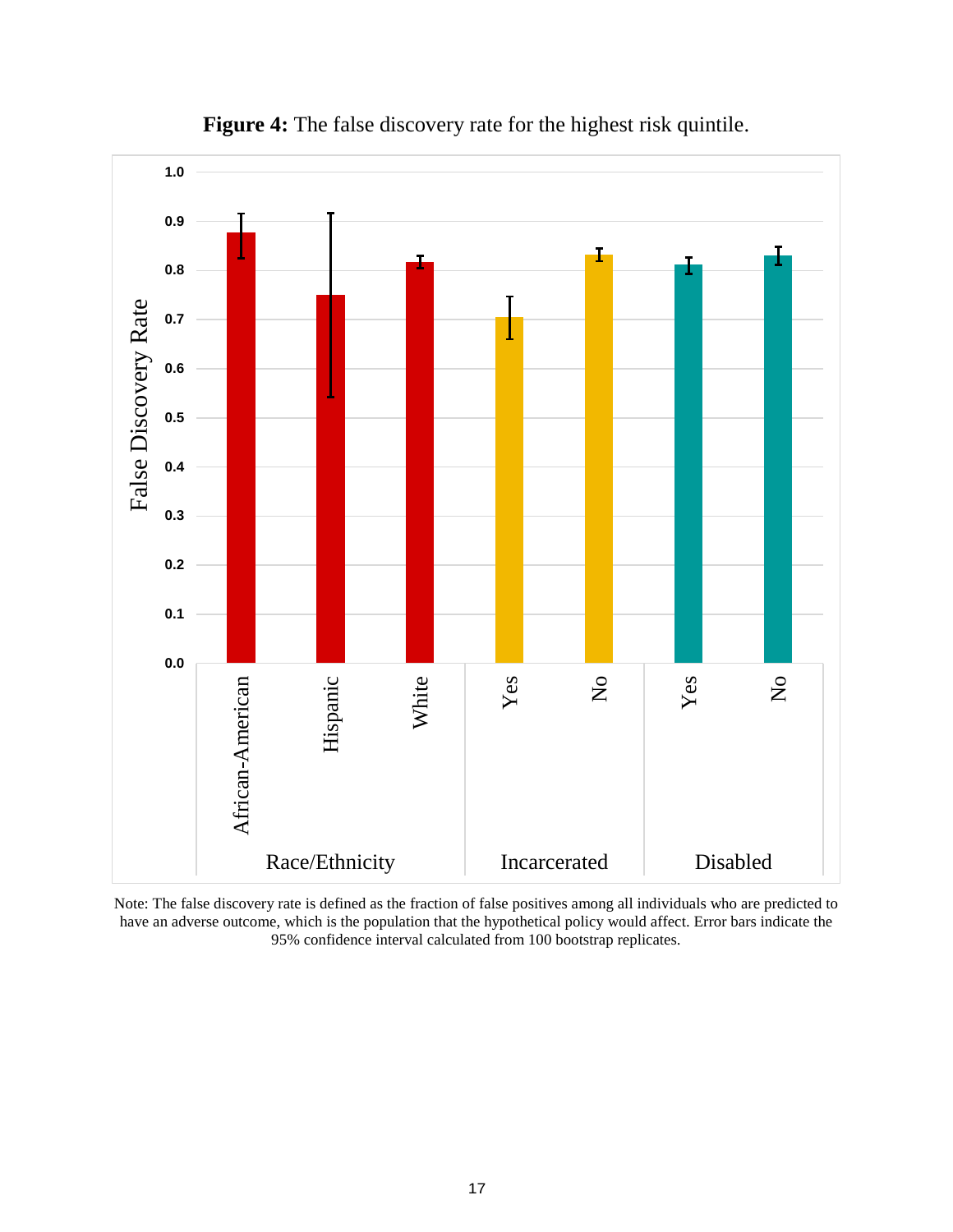# **Appendix**

# **1 Experimental Design**

Our objective was to define a panel of Rhode Island Medicaid recipients who received an initial opioid prescription under Medicaid coverage; define adverse outcomes of opioid dependence, abuse, or poisoning; and model and assess the accuracy of predictions of adverse outcomes using information known only prior to the initial prescription. Data were split into randomly-sampled training, validation, and testing sets using the ratio 50:25:25 at the beginning of the study. We report the results of model predictions on the testing set, which was withheld from analysis prior to the preparation of the manuscript.

Data are from the period 2005-2017, and include Rhode Island administrative records from the Department of Human Services (DHS), Department of Labor and Training (DLT), Department of Corrections (DOC), Medicaid program (under the Executive Office of Health and Human Services), and police agencies (including the Rhode Island State Police and eight municipal police departments).

Although our data span the years 2005 to 2017, we construct a panel of individuals with initial prescriptions between 2006 and 2012 to allow for the construction of variables a year before the initial prescription and to define outcomes up to five years after the initial prescription.

# **2 Panel and Outcome Definitions**

### **2.1 Opioid Prescriptions**

To define our panel, we first establish which pharmacy claims correspond to opioid prescriptions. The primary identifier for the dispensed drug is a standardized 11-digit National Drug Code (NDC) from the U.S. Food and Drug Administration's NDC Directory.<sup>1</sup> This directory is only available as a current snapshot, and because our claims data start in 2005, there are many unmapped NDCs to the current directory. Out of approximately 14.8 million pharmacy claims between 2006 and 2012, only 66.8 percent join to the current directory. Therefore, we construct a historical NDC directory using a data mining framework that downloads and collates all available Internet Archive snapshots of the FDA's NDC website since 2000.<sup>2</sup> This historical directory also includes full ingredient lists for each NDC, standardized to milligrams. Using this improved directory, 88.1 percent of pharmacy claims between 2006 and 2012 map to an NDC entry.

We define an opioid prescription as any claim for a drug containing an opioid ingredient at or above the recommended starting dose when initiating opioid therapy for chronic pain management, as established in Washington State's 2015 prescribing guideline and further cited in the Centers for Disease Control's 2016 prescribing guideline.<sup>3,4</sup> Table S1 lists these ingredients and the minimum amounts we use to define an opioid drug. Of the 4,359 drugs containing one of these ingredients, 4,175 meet the minimum threshold amount and appear in 3.9 percent of claims.

Additionally, we define a recovery prescription as any NDC containing one of four ingredients commonly used in medication-assisted treatment of an opioid use disorder, which identifies 412 such drugs that appear in 0.5 percent of claims. These prescriptions may indicate that an individual has a preexisting opioid use disorder.

### **2.2 Outcomes**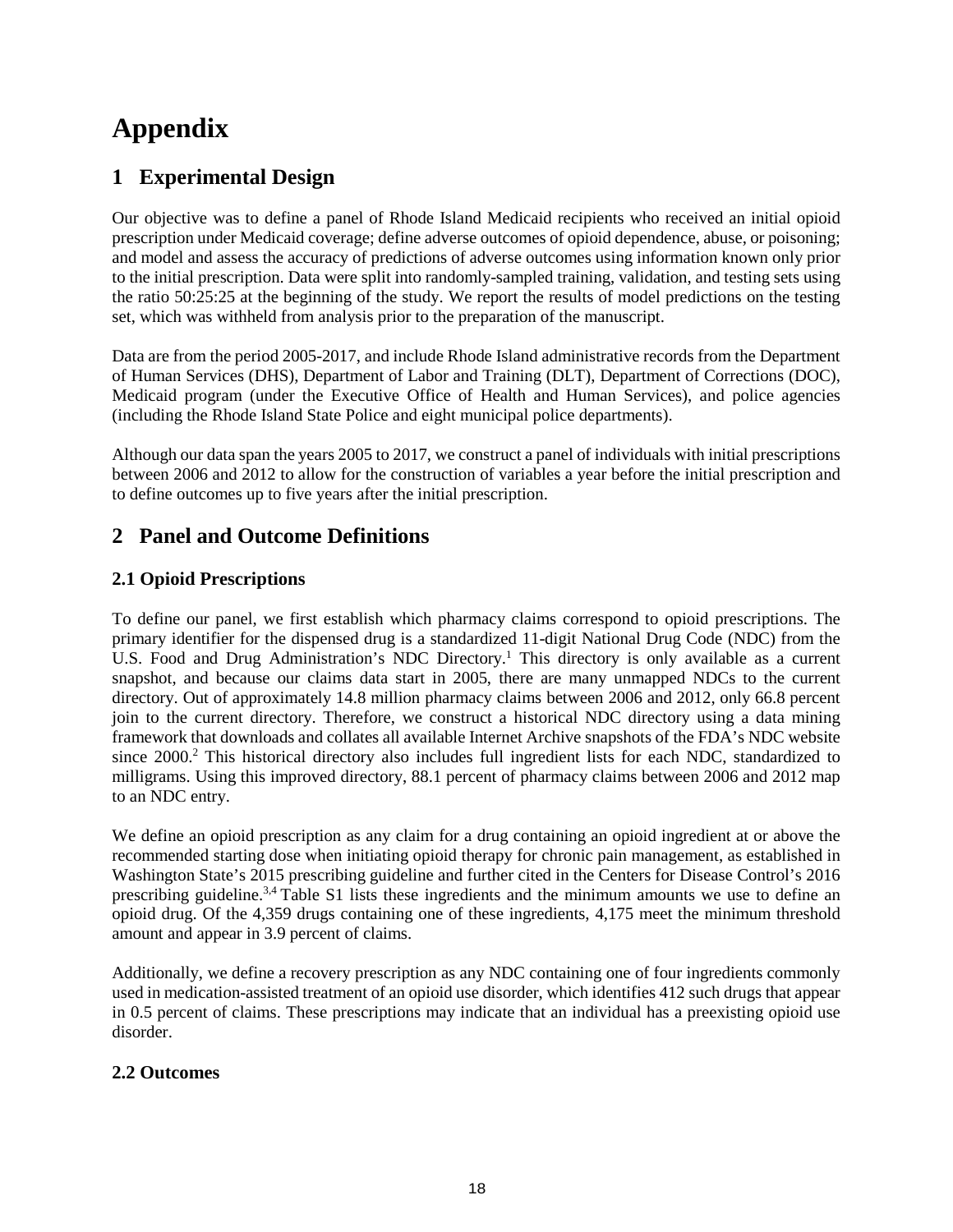For each individual in our panel, we examine all of the Medicaid claims following their initial opioid prescription to construct indicator variables for four types of adverse outcomes: opioid dependence, opioid abuse, prescription-opioid poisoning and heroin poisoning. We include heroin poisoning as an outcome given the increasing use of heroin among those who abuse opioids, and the high proportion (greater than 80 percent) of joint heroin-prescription-opioid users who abused opioids prior to using heroin.<sup>5</sup>

We determine these outcomes from the claim's International Classification of Diseases (ICD) diagnosis codes, which are used by medical professionals to classify a patient's health conditions following an encounter. Because our data span the transition from the ICD-9 to ICD-10 classification, we include diagnosis codes from both. Table S2 lists the exact codes used to indicate each of these four diagnosisrelated outcomes.

Not everyone with an opioid use disorder receives a diagnosis code. Though it is unknown precisely what fraction of opioid use disorders go undiagnosed, Carrell *et al*. found that diagnosis codes were missing for as many as a quarter of patients for whom their providers were aware of opioid abuse.<sup>6</sup> Similarly, a study by Barocas *et al*. estimated that only 44% of individuals with opioid use disorder were identified as such in claims and administrative records.7 To address the challenges with diagnoses codes, we define a fifth treatment outcome using procedure codes related to the treatment of opioid use disorder, and more generally for drug rehabilitation and detoxification (Table S2). Finally, we define a sixth "any" outcome as the union of any of the diagnoses or treatment outcomes, to capture as broad a population of individual with opioid use disorder as possible. Data and measurement limitations notwithstanding, our model demonstrates that administrative data can be combined to form an accurate prediction of these outcomes, suggesting a feasible path forward for utilizing data to inform prescription risk. Figure S3 shows the accumulating fraction of adverse outcomes over the five-year period following initial prescription.

### **2.3 Final Panel**

Out of 400,024 distinct Medicaid enrollees between 2006 and 2012, our panel initially contains 74,213 individuals who received at least one opioid prescription in that period. We exclude 511 individuals who received a recovery prescription before their initial opioid prescription, since this indicates they may have been seeking treatment for an opioid use disorder. We exclude 3,549 individuals with an adverse outcome prior to their initial opioid prescription, since we assume they were already receiving opioids from another source, such as through private insurance before enrolling in Medicaid. Our final panel includes 70,153 individuals. Table S4 shows the incidence of adverse outcomes among these individuals by baseline characteristics.

# **3 Variable Construction**

We construct variables that summarize information known in the 12 months prior to the individual's initial prescription.

Using the demographics from the integrated RI 360 database,<sup>8</sup> we construct variables for (modal) age, sex, race, marital status, body mass index, and median income and fraction below the federal poverty line in the home Census block group. Using DHS data, we construct variables for household size and new births in the household, and monthly payments for the Supplemental Nutrition Assistance Program (SNAP), the Temporary Assistance for Needy Families (TANF), the General Public Assistance (GPA), the Child Care Assistance Program (CCAP), and State Supplemental Payment portions of Supplemental Security Income benefits. Using DLT data, we construct indicators for sector of work derived from the first two digits of industry codes assigned according to the North American Industry Classification System (NAICS); monthly payments for Temporary Disability Insurance (TDI) and Unemployment Insurance (UI); and quarterly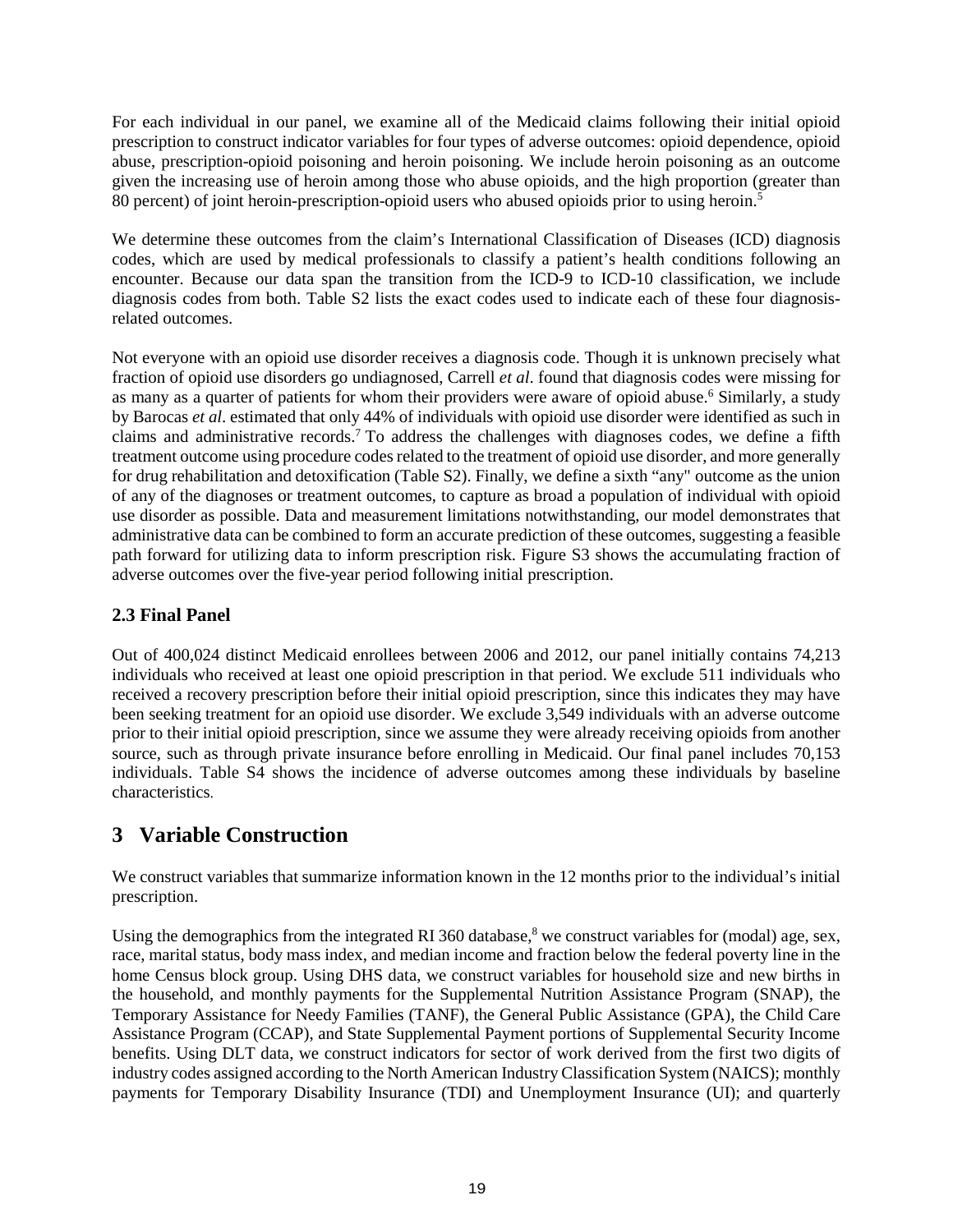wage history, including average quarterly wages and variance, the number of employers and the number of hours worked (for hourly employees); the monthly unemployment rate in Rhode Island; and the annual national unemployment rate for two-digit NAICS industries that the individual has worked in. Using DOC data, we construct indicators for charges, seven categories of sentencing, and commitments and releases from prison. Using police data, we construct variables for arrests; the number of car crashes involved and injured in; and the number of and total fines for citations.

The largest set of variables comes from the Medicaid data. These include indicators for enrollment eligibility categories, plan type, and payer codes; number of claims and total bill and payment amounts for all claims and for Emergency Department claims; indicators for prescriptions in 262 drug categories from the AHFS Pharmacologic/Therapeutic Classification; <sup>9</sup> and topic models summarizing the concatenated text descriptions for all of the individual's ICD-9 diagnosis codes and HCPCS procedure codes.

### **3.1 Topic Modeling**

We construct the topic models using a technique called non-negative matrix factorization (NMF), which is commonly used in text analysis to discover latent topic structure in documents.10 In this application, we treat each individual's concatenated text descriptions of diagnosis and procedure codes as a document to learn the latent topic structure across individuals' health histories. Our topic models summarize 70,153 documents comprised of 16,367 distinct words from the code descriptions, after removing 173 uninformative words using a stopword list. The total corpus consists of over 20.5 million words.

NMF works by factorizing the non-negative  $d \times t$  matrix of the documents' word frequencies into nonnegative matrices  $d \times t$  and  $t \times w$ , where *d* is the number of documents, *w* is the number of distinct words, and  $t$  is the number of topics. We apply a term frequency-inverse document frequency (TF-IDF) transformation to the  $d \times t$  matrix to reweight the word frequencies by their overall frequencies in the entire corpus, which is common practice when implementing NMF. The  $d \times t$  matrix represents the weighting of topics for each document, and the  $t \times w$  matrix represents the weighting of words for each topic. We summarize each topic using the 10 words with the greatest frequency in the  $t \times w$  matrix.

Because the number of topics *t is* not known *a priori*, we tune this parameter by finding the *t* with the best out-of-sample area under the operating-receiver characteristic curve (AUC) in a logistic regression that includes only the topic model variables. We use only the training set for this tuning, and further subdivide it in half into topic training and topic validation sets. The tuning achieves AUCs on the topic validation set of 0.660 for 10 topics, 0.674 for 20 topics, 0.703 for 50 topics, 0.714 for 100 topics, 0.716 for 200 topics, and 0.696 for 500 topics. Therefore, we select the model with 200 topics as the final variables.

### **3.2 Low-Dosage Opioids**

Within the prescription drug categories, there is a category for opiate agonists. By construction of our panel, no individualsshould have previously received an opioid prescription. However, the opiate agonist category includes 152 drugs that were not identified in the 4,175 opioid drugs from our historical NDC directory, and which are listed in Table S5. These drugs either contain an opioid ingredient at a lower amount than the minimum thresholds defined by the Washington State prescribing guidelines, or contain an ingredient not identified in those guidelines (e.g., "opium"). Therefore, the opiate agonist variable indicates that the individual received a drug that was not likely for initiating opioid therapy, but nonetheless contains a small amount of an opioid ingredient. Most of these drugs are over-the-counter cough syrups or painkillers combined with small amounts of an opioid ingredient. Of the 152, there are eight that are not present in the historical NDC directory, possibly because they were on the market for a short enough time that they do not occur in any of the available historical snapshots of the NDC directory.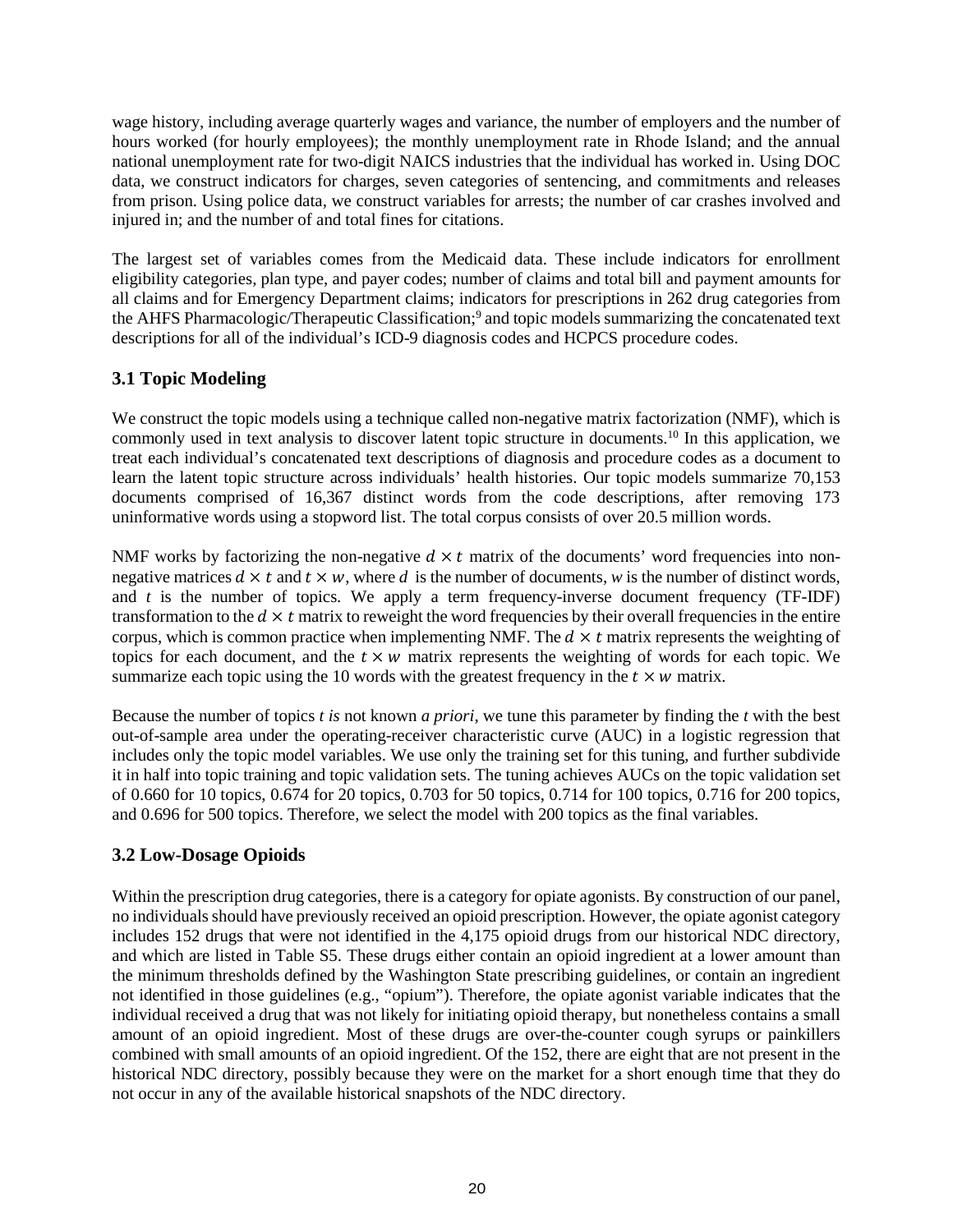### **3.3 Tensors**

For our neural network models, we construct tensors of monthly values for a given variable for each of the individuals in our panel in the 12 months prior to the individual's initial prescription. Missing values are imputed using mean values from the training population.

The DHS tensor includes 13 variables for demographics (age and indicators for sex, race, and Spanish or Portuguese as a primary language) and monthly payments for the Supplemental Nutrition Assistance Program (SNAP), the Temporary Assistance for Needy Families (TANF), the General Public Assistance (GPA), the Child Care Assistance Program (CCAP), and State Supplemental Payment portions of Supplemental Security Income benefits.

The DLT tensor includes 31 variables for indicators for sector of work derived from the first two digits of industry codes assigned according to the North American Industry Classification System (NAICS); monthly payments for Temporary Disability Insurance (TDI) and Unemployment Insurance (UI); and quarterly wage history, including wage amount, the number of employers and the number of hours worked (for hourly employees).

The DOC tensor includes 16 variables for demographics (age and indicators for sex, race, Spanish as a primary language), and indicators for charges, seven categories of sentencing, and commitments and releases from prison.

The Medicaid tensor includes 683 variables for demographics (age and indicators for sex, race, and Spanish or Portuguese as a primary language); indicators for eligibility categories, plan type, and payer codes at each month of enrollment; number of claims and total bill and payment amounts for all claims and for Emergency Department claims; the number of prescriptions in each of 265 categories from the AHFS Pharmacologic/Therapeutic Classification; and indicators for ICD-9 diagnosis codes and HCPCS procedure codes for all codes that are correlated >0.02 with any adverse outcome in the training population.

The police tensor includes 42 variables for demographics (age and indicators for sex and officer-observed race); indicators for all arrests, DUI arrests, and domestic-offense arrests; the number of car crashes involved and injured in; the number of and total fines for citations; and the spatio-temporal intensity of calls for service in the individual's home Census block group for 29 categories of calls.

Finally, we construct an integrated tensor including all of the 785 variables from the DHS, DLT, DOC, Medicaid, and police tensors. The dimension of this integrated tensor are 70,153 individuals x 12 months x 785 variables.

# **4 Models**

We estimate a range of predictive models using modern machine learning algorithms, which vary in both their complexity and interpretability. For example, a class of models called "regularized regression models" estimate standard linear models, but search over many potential explanatory variables, potentially more explanatory variables than available data observations, to maximize out-of-sample predictive fit and minimize over-fitting. Like ordinary least squares or logistic models, the model results are easy to interpret, but the complexity is limited to functions of variables the researcher specifies in advance. At the other extreme are artificial neural network models where the algorithm searches over non-linear transformations of layers of local linear regressions. The increased complexity allows the algorithm to search for arbitrary non-linearities and interactions between variables, but at a cost of greatly reducing the interpretability of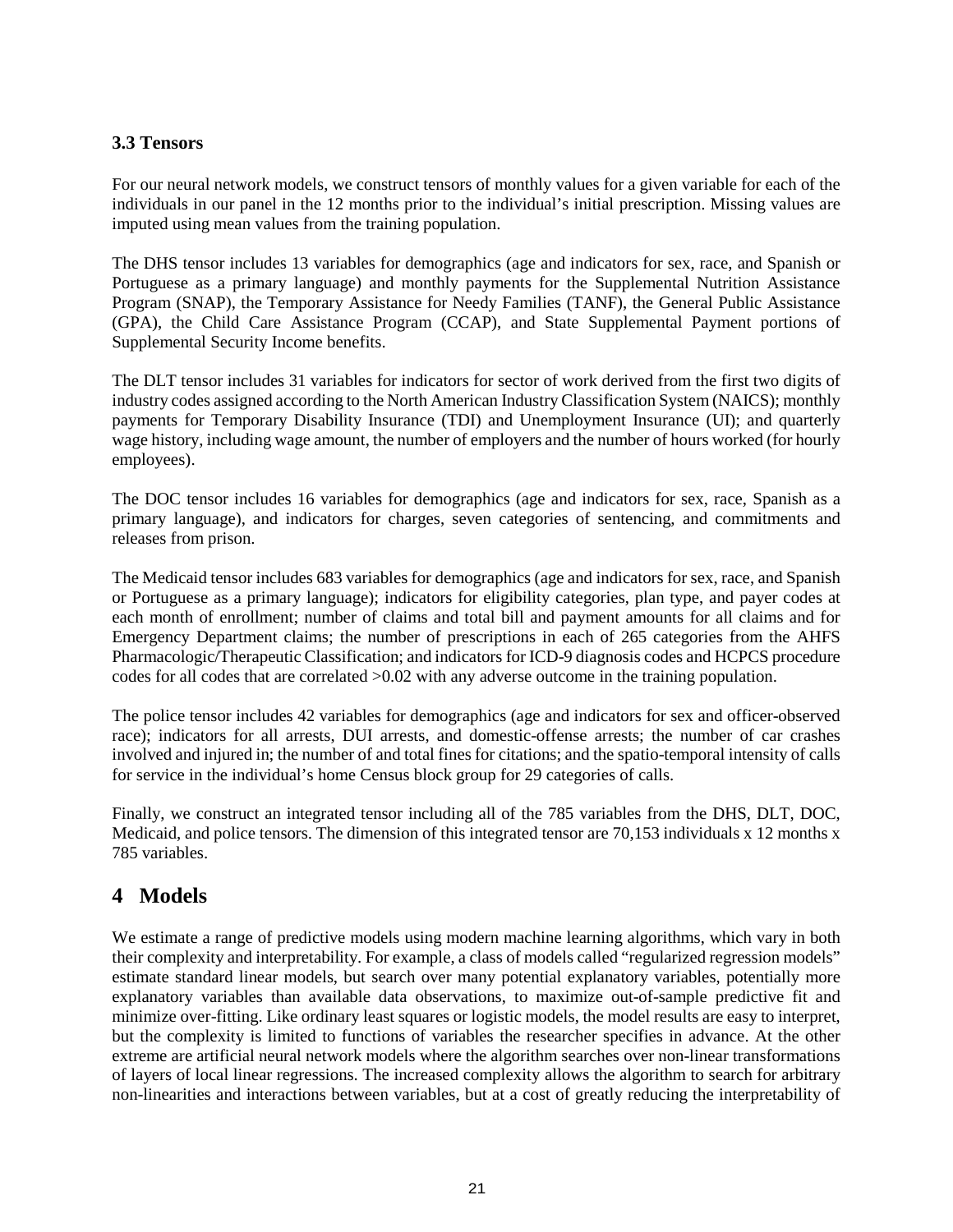the model (e.g., it is difficult to simply measure which variables contribute most to predictive fit).

### **4.1 Regularized Regression**

For our regularized regression, we use an algorithm called Bootstrap Least Absolute Shrinkage and Selection Operator (BOLASSO).<sup>11</sup> This algorithm is a generalization of the popular LASSO algorithm which is able to consistently identify a model even when predictors are highly correlated. The BOLASSO selects the predictors with non-zero coefficients that appear in at least 90% of bootstrapped LASSO models.

Following convention, we use BOLASSO to select the variables from among 560 variables which are persistently the strongest predictors of future adverse opioid outcomes, and we present results from a second-stage logistic regression of an indicator for future adverse outcomes on these selected variables, to describe the predictive power of each variable. Exhibit A6 lists the variables selected by the BOLASSO as occurring with a non-zero coefficient in more than 90 of the 100 LASSO bootstrap replicates, along with the regression results from the second-stage logistic regression. In addition to the second-stage logistic regression, we also construct a regression ensemble model that averages the predictions of all 100 bootstrap replicates in the BOLASSO.

We fit each LASSO bootstrap replicate on the training set using a regularized logistic regression implementation called the gamma LASSO, which was developed specifically to address the challenges of modeling sparse, high-dimensional data.<sup>12</sup> Since a predictive model fits idiosyncratic noise through increased complexity in the model's structure, machine learning techniques commonly penalize complexity in the models they produce through a process called regularization. We tune the regularization parameters for the gamma LASSO model through a parameter search over gamma values in [0, 1, 10] and a path of 100 lambda values, and we select the model with the best area under the receiver-operating characteristic curve (AUC) on the validation set. Regularization helps prevent overfitting to the training data and thus improves out-of-sample fit. We are primarily interested in out-of-sample performance since our goal is to use the model to inform successful policy interventions, which require making predictions on new observations.13

### **4.2 Neural Networks**

We train a neural network model for each tensor using the Python package Keras,  $\frac{1}{4}$  which provides an interface to the TensorFlow library.15 Specifically, we train a recurrent neural network (RNN), since RNNs have the ability to model temporal patterns in the input data. We input our training data into a two-layer network of 10x10 Long Short-Term Memory (LSTM)<sup>16</sup> units with the tanh activation function. We input the last LSTM layer into a dense layer that applies a sigmoid activation function to the weighted sum of the 10 inputs in order to produce a single predicted probability of adverse outcome. We employ regularization prior to each layer in the form of a dropout factor of 0.25, which causes a random deactivation of units within the layer during training with a fixed probability of  $0.25$ .<sup>17</sup>

The neural networks are optimized to minimize the binary cross-entropy, also known as log-loss, on the training data. We use the Adam18 optimization algorithm, training with a batch size of 16. We tune the model on the validation set by allowing the neural network to train for as many epochs as needed until the area under the receiver-operating curve (AUC) from predictions on the validation set does not improve by 0.001. Table S7 shows the AUC from predictions on the testing set for each data source and each individual outcome.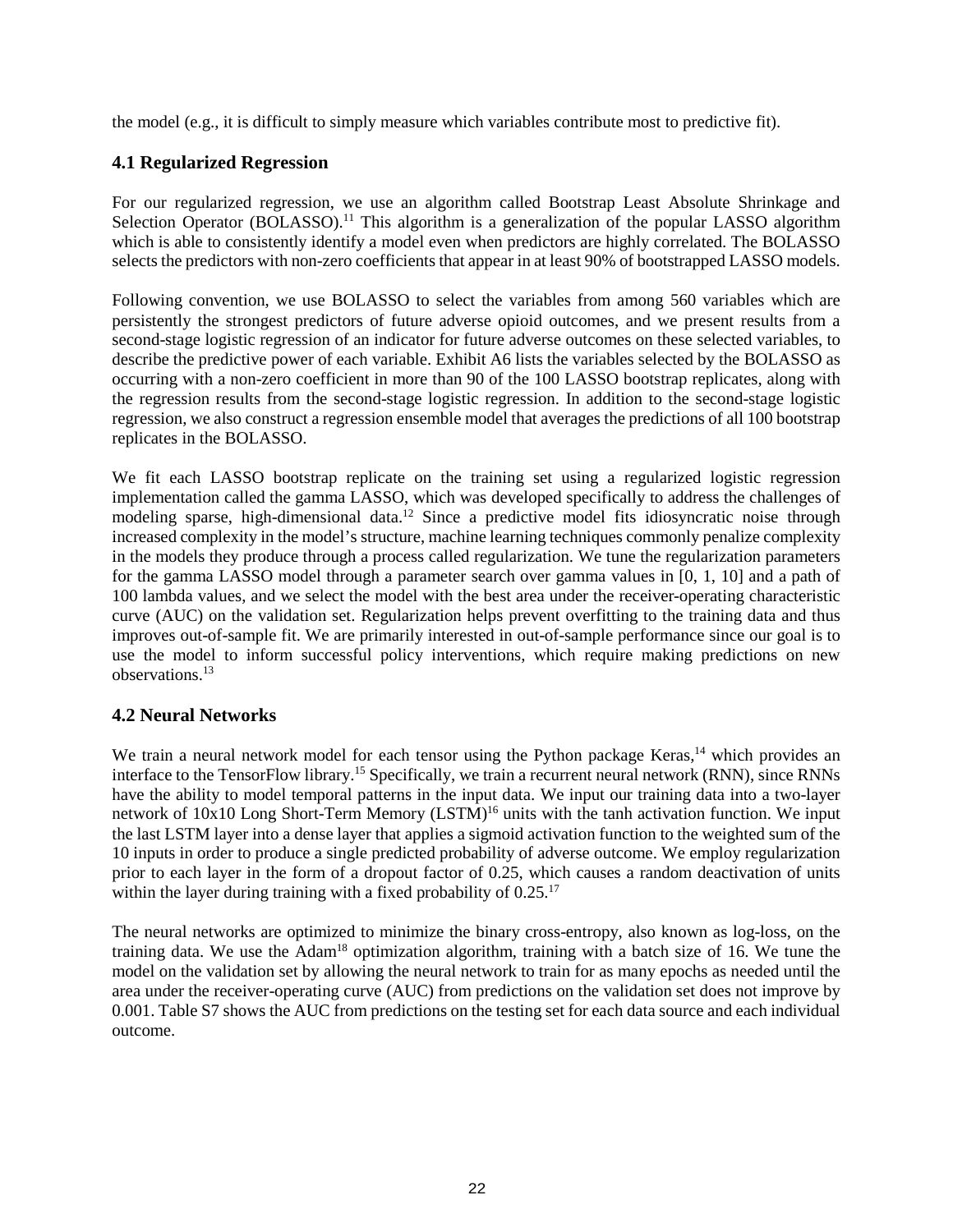### **Notes**

<sup>1</sup> U.S. Food & Drug Administration. National Drug Code Directory [Internet; cited 2019 Feb 19]; Available from: [https://www.fda.gov/Drugs/Informa](https://www.fda.gov/Drugs/InformationOnDrugs/ucm142438.htm)tionOnDrugs[/ucm142438.htm](https://www.fda.gov/Drugs/InformationOnDrugs/ucm142438.htm)

<sup>2</sup> Research Improving People's Lives. Assembling a Historical National Drug Code Directory from the Internet Archive [Internet; cited 2019 Feb 19]; Available from:<https://github.com/ripl-org/historical-ndc>

<sup>3</sup> Agency Medical Directors' Group. Interagency Guideline on Prescribing Opioids for Pain. Olympia, WA: 2015 [cited 2019 Feb 19]. Available from:

[http:](http://www.agencymeddirectors.wa.gov/Files/2015AMDGOpioidGuideline.pdf)[//www.agencymeddirectors.wa.gov/Files/2015AMDG□pioidGuideline.pdf](http://www.agencymeddirectors.wa.gov/Files/2015AMDGOpioidGuideline.pdf)

<sup>4</sup> Dowell D, Haegerich TM, Chou R. CDC Guideline for Prescribing Opioids for Chronic Pain — United States, 2016. MMWR Recomm Rep [Internet]. 2016 [cited 2019 Feb 19];65. Available from: <https://www.cdc.gov/mmwr/volumes/65/rr/rr6501e1.htm>

<sup>5</sup> Jones CM. Heroin use and heroin use risk behaviors among nonmedical users of prescription opioid pain relievers – United States, 2002–2004 and 2008–2010. Drug Alcohol Depend. 2013 Sep;132(1–2):95–100.

<sup>6</sup> Carrell DS, Cronkite D, Palmer RE, Saunders K, Gross DE, Masters ET, et al. Using natural language processing to identify problem usage of prescription opioids. Int J Med Inform. 2015 Dec;84(12):1057–64.

<sup>7</sup> Barocas JA, White LF, Wang J, Walley AY, LaRochelle MR, Bernson D, et al. Estimated Prevalence of Opioid Use Disorder in Massachusetts, 2011–2015: A Capture–Recapture Analysis. Am J Public Health. 2018 Oct 25;108(12):1675–81.

<sup>8</sup> Hastings JS, Howison M, Lawless T, Ucles J, White P. Unlocking Data to Improve Public Policy. Communication of the ACM. Forthcoming.

<sup>9</sup> *AHFS® Pharmacologic/Therapeutic Classification©* used with permission. © 2017, the American Society of Health-System Pharmacists, Inc. (ASHP). The Data is a part of the *AHFS Drug Information®*; ASHP is not responsible for the accuracy of transpositions from the original context.

<sup>10</sup> Févotte C, Idier J. Algorithms for Nonnegative Matrix Factorization with the *β*-Divergence. Neural Computation. 2011 Jun 14;23(9):2421–56.

<sup>11</sup> Bach FR. Bolasso: Model Consistent Lasso Estimation Through the Bootstrap. In: Proceedings of the 25th International Conference on Machine Learning [Internet]. New York, NY, USA: ACM; 2008 [cited 2018 Feb 19]. p. 33–40. (ICML 08). Available from:<http://doi.acm.org/10.1145/1390156.1390161>

<sup>12</sup> Taddy M. One-step estimator paths for concave regularization. arXiv:13085623 [Internet]. 2016 May 1 [cited] 2019 Feb 27]; Available from[: http://arxiv.](http://arxiv.org/abs/1308.5623) [org/abs/1308.5623](http://arxiv.org/abs/1308.5623)

<sup>13</sup> Kleinberg J, Ludwig J, Mullainathan S, Obermeyer Z. Prediction Policy Problems. Am Econ Rev. 2015 May;105(5):491-5.

<sup>14</sup> Chollet F, et al. Keras: The Python Deep Learning library [Internet; cited 2019 Feb 27]; Available from: <https://keras.io/>

<sup>15</sup> Abadi M, Barham P, Chen J, Chen Z, Davis A, Dean J, et al. TensorFlow: A System for Large-Scale Machine Learning. In: 12th USENIX Symposium on Operating Systems Design and Implementation (OSDI 16). 2016 [cited 2019 Feb 19] p. 265–83. Available from: [https://www.usenix.org/conference/](https://www.usenix.org/conference/osdi16/technical-sessions/presentation/abadi) [osdi16/technical](https://www.usenix.org/conference/osdi16/technical-sessions/presentation/abadi)[sessions/presentation/abadi](https://www.usenix.org/conference/osdi16/technical-sessions/presentation/abadi)

<sup>16</sup> Hochreiter S, Schmidhuber J. Long Short-Term Memory. Neural Computation. 1997 Nov 1;9(8):1735–80.

<sup>17</sup> Srivastava N, Hinton G, Krizhevsky A, Sutskever I, Salakhutdinov R. Dropout: A Simple Way to Prevent Neural Networks from Overfitting. J Mach Learn Res. 2014 Jun 14;15:1929–58.

<sup>18</sup> Kingma DP, Ba J. Adam: A Method for Stochastic Optimization. arXiv:14126980 [Internet]. 2014 Dec 22 [cited 2019 Feb 19]; Available from: [http://arxiv.](http://arxiv.org/abs/1412.6980) [org/abs/1412.6980](http://arxiv.org/abs/1412.6980)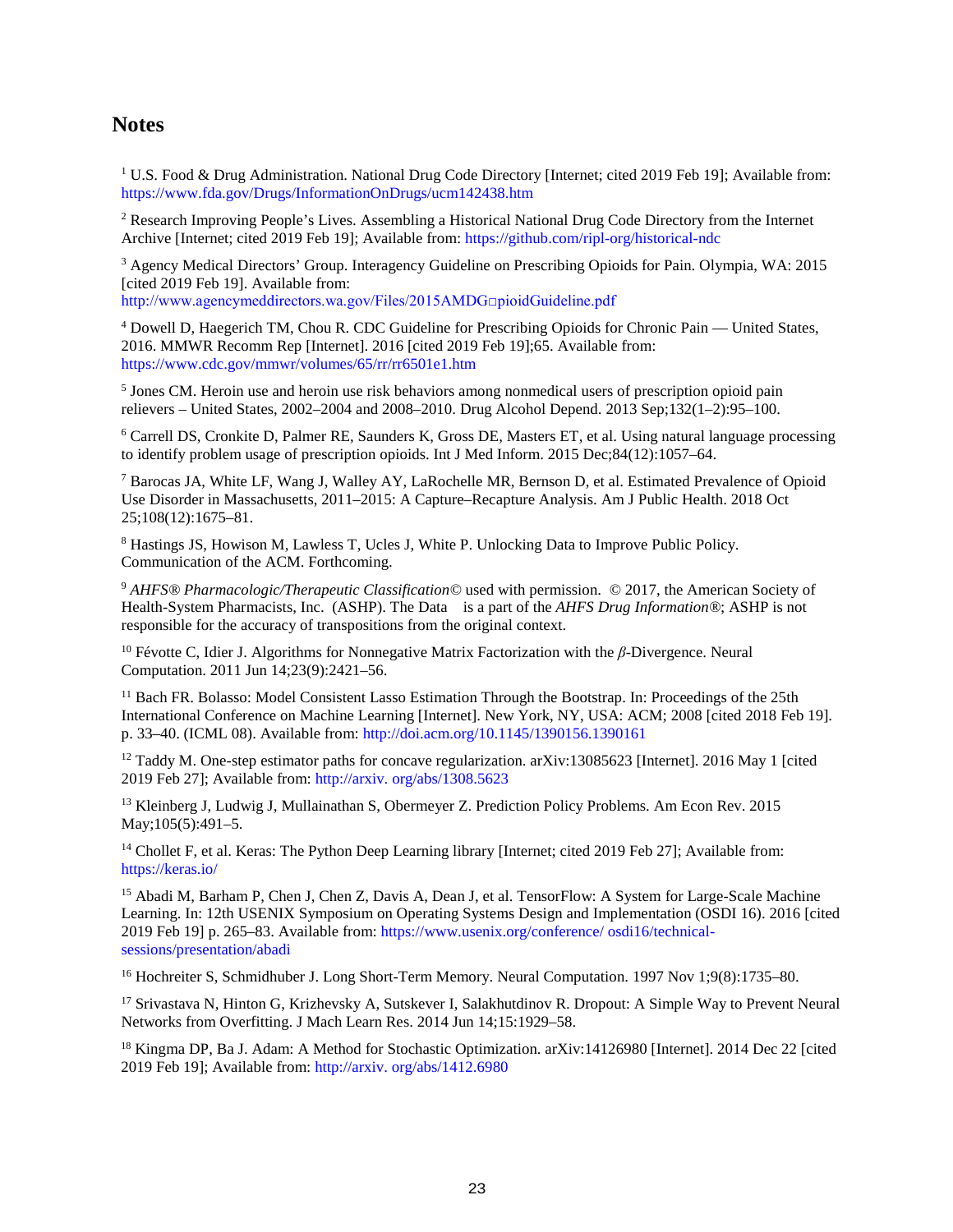| <b>Opioid Ingredient</b>                | Minimum Amount (mg) |
|-----------------------------------------|---------------------|
| Codeine                                 | 30.0                |
| Fentanyl                                | 0.0125              |
| Hydrocodone                             | 5.0                 |
| Hydromorphone                           | 2.0                 |
| Meperidine*                             | 0.0                 |
| Morphine                                | 10.0                |
| Oxycodone                               | 5.0                 |
| Oxymorphone                             | 5.0                 |
| Tapentadol                              | 50.0                |
| Tramadol                                | 50.0                |
|                                         |                     |
| <b>Recovery Ingredient</b> <sup>•</sup> | Minimum Amount (mg) |
| Buprenorphine                           | 0.0                 |
| Methadone                               | 0.0                 |
| Naloxone                                | 0.0                 |
| Naltrexone                              | 0.0                 |

**Table S1.** Minimum amounts of ingredients in a drug to classify it as an opioid prescription or a recovery prescription.

\* Meperidine has no recommended starting dose for treatment of chronic pain because of its risk for complications in older adults; therefore, we consider any amount as evidence that the drug is an opioid.

° We consider any amount of a recovery ingredient as evidence that the drug may have been used to treat a prior opioid use disorder.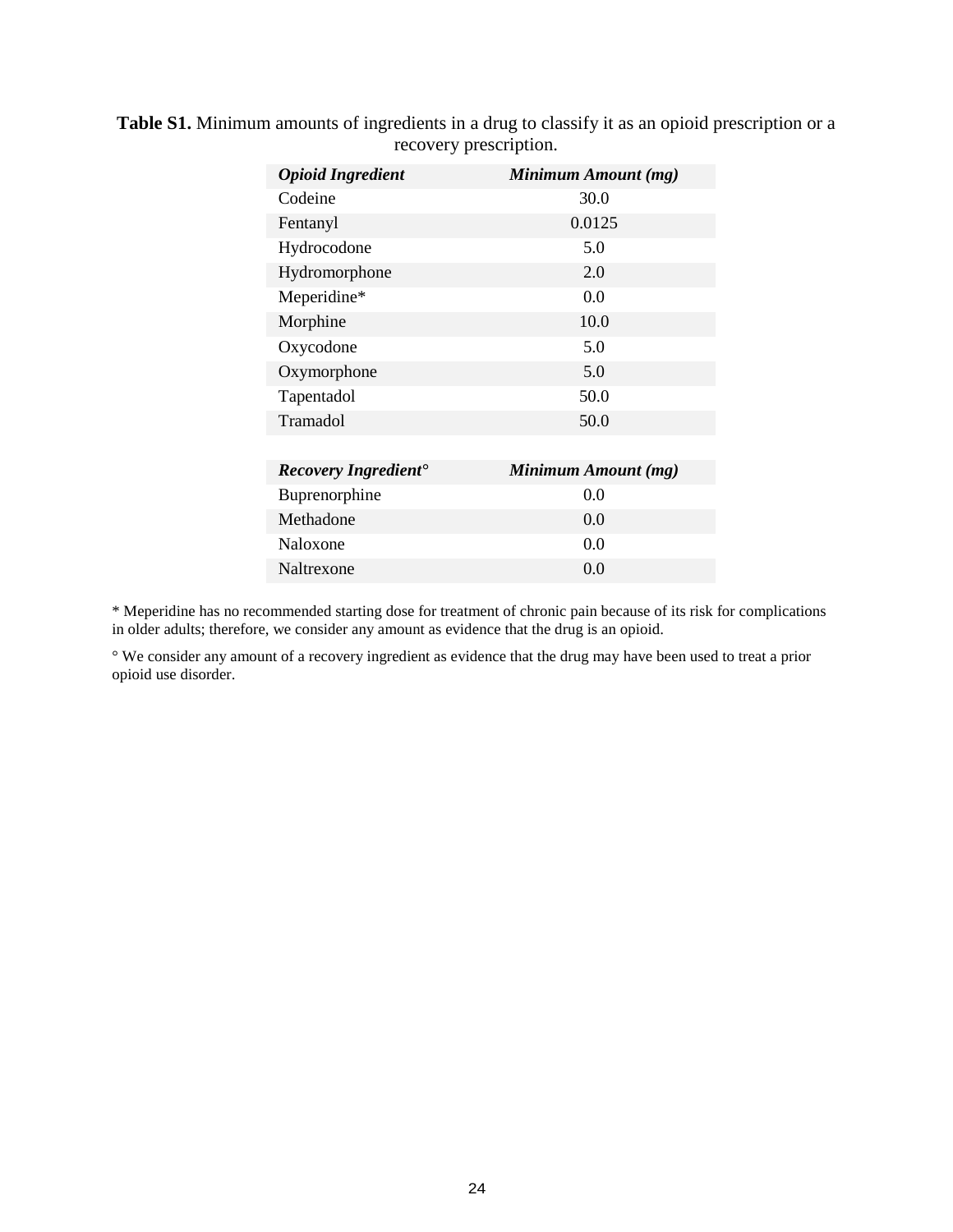| <b>Outcome</b>                       | Code                                                                                                                                            | <b>Description</b>                                                                                                                                                                                                                                                                                                                                                                                                                                                                                                                                                                                                                                                          |
|--------------------------------------|-------------------------------------------------------------------------------------------------------------------------------------------------|-----------------------------------------------------------------------------------------------------------------------------------------------------------------------------------------------------------------------------------------------------------------------------------------------------------------------------------------------------------------------------------------------------------------------------------------------------------------------------------------------------------------------------------------------------------------------------------------------------------------------------------------------------------------------------|
| Opioid<br>Dependence                 | 304.0<br>304.7<br>$F11.2*$                                                                                                                      | Opioid type dependence<br>Combinations of opioid type drug with any other drug dependence<br>Opioid dependence                                                                                                                                                                                                                                                                                                                                                                                                                                                                                                                                                              |
| Opioid Abuse                         | 305.0<br>$F11.1*$                                                                                                                               | Nondependent opioid<br>Opioid abuse                                                                                                                                                                                                                                                                                                                                                                                                                                                                                                                                                                                                                                         |
| Prescription-<br>Opioid<br>Poisoning | 965.00<br>965.02<br>965.09<br>970.1<br>E850.1<br>E850.2<br>E935.1<br>E935.2<br>E940.1<br>T400*<br>T402*<br>T403*                                | Poisoning by opium (alkaloids), unspecified<br>Poisoning by methadone<br>Poisoning by other opiates and related narcotics<br>Poisoning by opiate antagonists<br>Accidental poisoning by methadone<br>Accidental poisoning by other opiates and related narcotics<br>Methadone causing adverse effects in therapeutic use<br>Other opiates and related narcotics causing adverse effects in therapeutic use<br>Opiate antagonists causing adverse effects in therapeutic use<br>Poisoning by, adverse effect of and underdosing of opium<br>Poisoning by, adverse effect of and underdosing of other opioids<br>Poisoning by, adverse effect of and underdosing of methadone |
| Heroin                               | 965.01                                                                                                                                          | Poisoning by heroin                                                                                                                                                                                                                                                                                                                                                                                                                                                                                                                                                                                                                                                         |
| Poisoning                            | E850.0<br>E935.0<br>T401*                                                                                                                       | Accidental poisoning by heroin<br>Heroin causing adverse effects in therapeutic use<br>Poisoning by and adverse effects of heroin                                                                                                                                                                                                                                                                                                                                                                                                                                                                                                                                           |
| Treatment                            | J2310°<br>J2315°<br>J0592°<br>X0305°<br>X0321°<br>$H0020^\circ$<br>J1230°<br>83840°<br>$946^\circ$<br>9464°<br>9465°<br>9466°<br>9467°<br>9468° | Naloxone HCI Injection, per 1 mg<br>Naltrexone injection, depot form, 1mg<br>Buprenorphine HCL injection, 0.1mg<br>Methadone detoxification - outpatient<br>Methadone maintenance, assessment and evaluation, counseling, treatment and<br>review, and lab testing<br>Alcohol and or drug services; methadone administration and or service<br>Injection, methadone, up to 10mg<br>Methadone<br>Alcohol and drug rehabilitation and counseling<br>Drug rehabilitation<br>Drug detoxification<br>Drug rehabilitation and detoxification combined<br>Alcohol and drug rehabilitation combined<br>Alcohol and drug detoxification                                              |
|                                      | 9469°                                                                                                                                           | Combined alcohol and drug rehabilitation and detoxification                                                                                                                                                                                                                                                                                                                                                                                                                                                                                                                                                                                                                 |

**Table S2.** Diagnosis and procedure codes used to indicate adverse outcomes when occurring in any claim after the initial opioid prescription.

\* ICD-10 diagnosis code

° HCPCS procedure code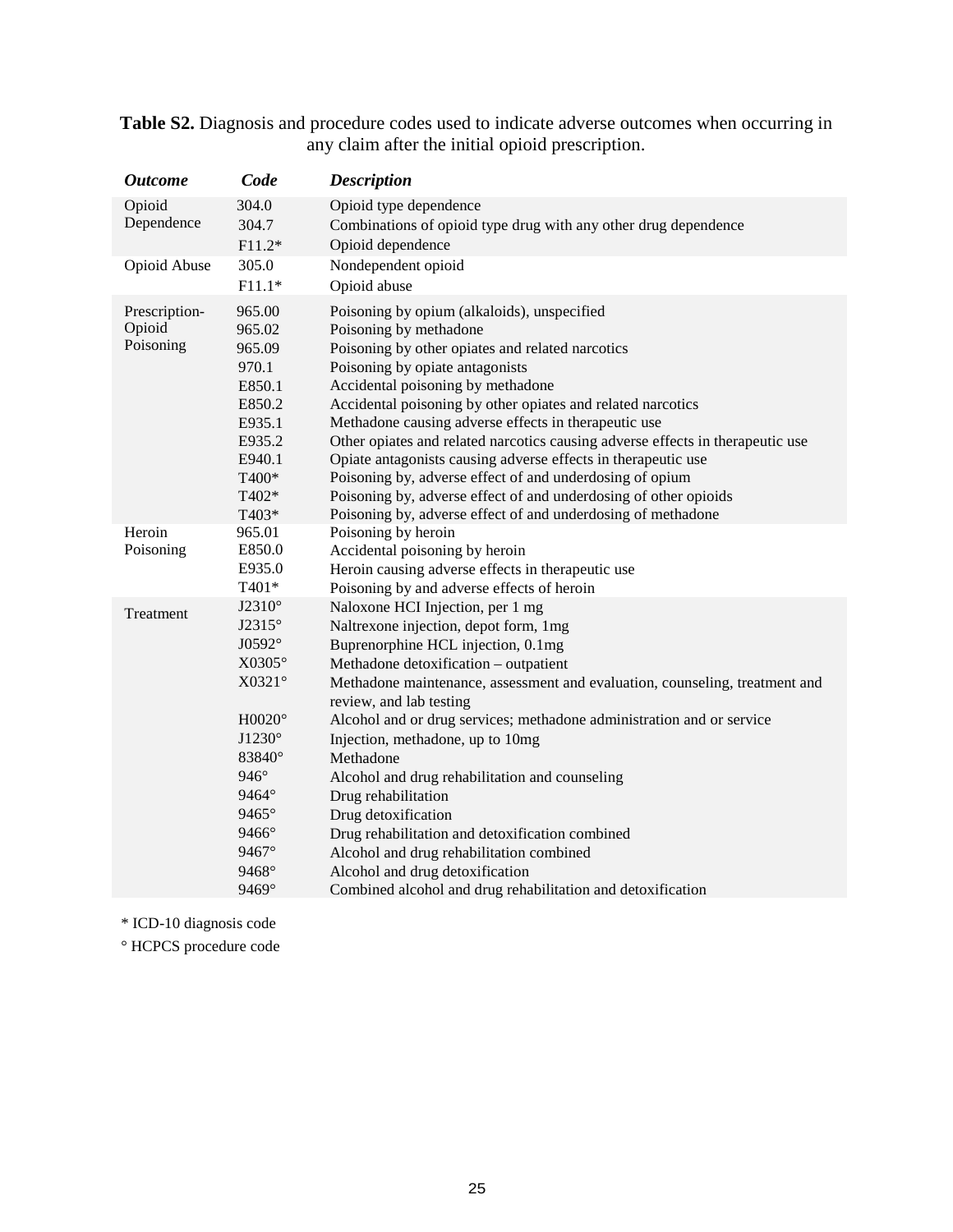

Figure S3. Cumulative frequency of adverse outcomes over time since initial opioid prescription.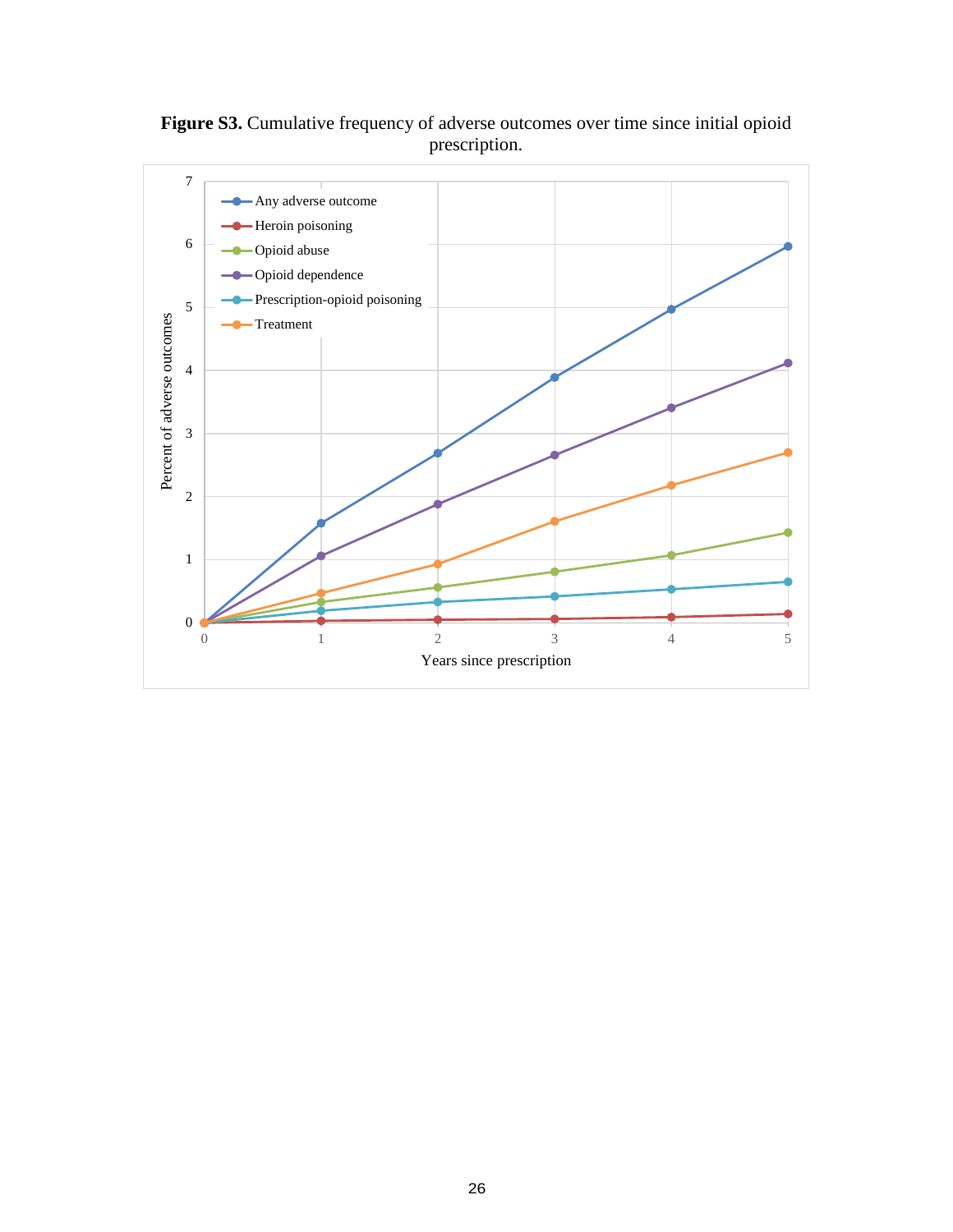| <b>Variable</b>                          | Value                        | $\boldsymbol{N}$ | <b>Outcome</b> |
|------------------------------------------|------------------------------|------------------|----------------|
| Age                                      | < 18                         | 8501             | 2.39%          |
|                                          | 18-45                        | 43238            | 6.79%          |
|                                          | $45 - 60$                    | 11802            | 8.11%          |
|                                          | $61+$                        | 6531             | 1.32%          |
|                                          | <b>NA</b>                    | 81               | 4.94%          |
| Race/Ethnicity                           | White                        | 40937            | 8.14%          |
|                                          | <b>Black</b>                 | 7392             | 4.33%          |
|                                          | Hispanic                     | 7634             | 2.06%          |
|                                          | Other                        | 4765             | $2.22\%$       |
|                                          | <b>NA</b>                    | 9425             | 2.83%          |
| <b>Sex</b>                               | Female                       | 47739            | 5.14%          |
|                                          | Male                         | 22379            | 7.73%          |
|                                          | <b>NA</b>                    | 35               | 2.86%          |
| Marital status                           | Married                      | 11975            | 4.82%          |
|                                          | Not married                  | 39052            | 7.94%          |
|                                          | NA                           | 19126            | 2.65%          |
| Body mass index                          | Underweight $(\langle 18.5)$ | 1139             | 9.31%          |
|                                          | Normal (18.5-25)             | 20073            | 7.65%          |
|                                          | Overweight (25-30)           | 15737            | 6.12%          |
|                                          | Obese $(>30)$                | 12590            | 5.21%          |
|                                          | <b>NA</b>                    | 20614            | 4.48%          |
| Blockgroup fraction of residents below   | At least 16.4%               | 11652            | 5.36%          |
| <b>FPL</b>                               | Otherwise                    | 16565            | 6.46%          |
|                                          | <b>NA</b>                    | 41936            | 5.94%          |
| Average quarterly wages in previous year | $<$ \$2500                   | 14624            | 7.18%          |
|                                          | \$2500-\$7500                | 14316            | 4.52%          |
|                                          | \$7500-\$15000               | 1477             | 4.47%          |
|                                          | > \$15000                    | 65               | 3.08%          |
|                                          | \$0 or NA                    | 39671            | 6.10%          |
| Received SNAP in previous year           | Yes                          | 39678            | 7.64%          |
|                                          | No                           | 30475            | 3.78%          |
| Received SSI in previous year            | Yes                          | 1204             | 8.80%          |
|                                          | No                           | 68949            | 5.91%          |
| Received UI in previous year             | Yes                          | 6220             | 6.62%          |
|                                          | N <sub>o</sub>               | 63933            | 5.90%          |
| Received TDI in previous year            | Yes                          | 5538             | 6.86%          |
|                                          | N <sub>o</sub>               | 64645            | 5.89%          |
| Children in DHS household in previous    | 0 or NA                      | 4263             | $2.67\%$       |
| year                                     | 1                            | 16006            | 9.52%          |
|                                          | $2+$                         | 49884            | 5.11%          |

**Table S4.** Descriptive statistics for the final panel.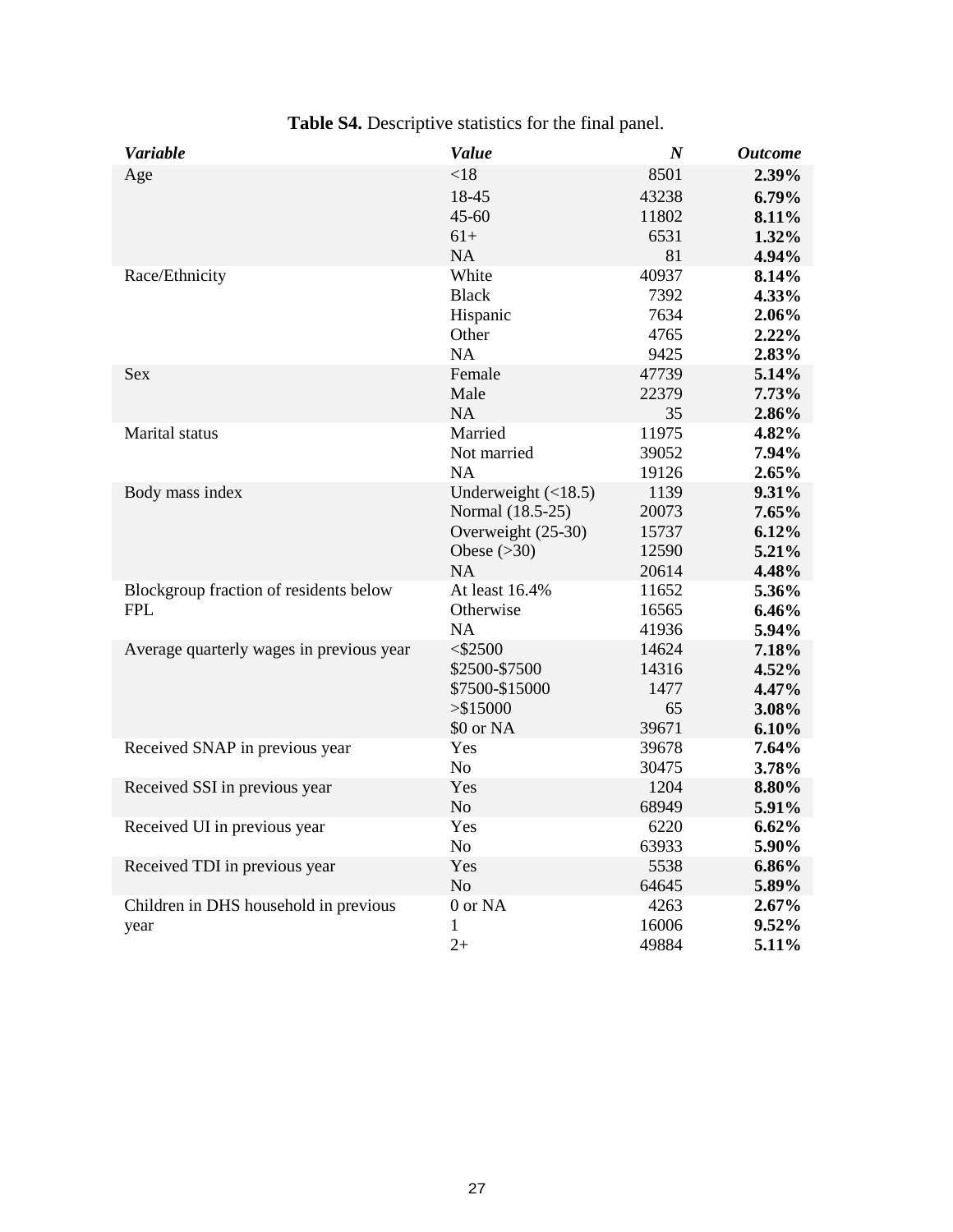### **Table S5.** Low-dosage prescription opioids identified by the AHFS Pharmacologic/Therapeutic Classification category for opiate agonists.

| <b>NDC</b> Code           | <b>Opioid Ingredients</b>                                      | <b>Other Ingredients</b>                                |
|---------------------------|----------------------------------------------------------------|---------------------------------------------------------|
| 00037-2403                | codeine phosphate (16mg)                                       | aspirin (325mg)                                         |
|                           |                                                                | carisoprodol (200mg)                                    |
| 00054-0243                | codeine sulfate (15mg)                                         |                                                         |
| 00054-0386                | hydromorphone hydrochloride (1mg)                              |                                                         |
| 00093-0050                | codeine phosphate (15mg)                                       | acetaminophen (300mg)                                   |
| 00121-0504                | codeine phosphate (12mg)                                       | aceteminophen (120mg)                                   |
| 00121-0775<br>00121-1775  | codeine phosphate (10mg)<br>codeine phosphate (16mg)           | guaifenesin (100mg)<br>guaifenesin (100mg)              |
| 00185-0749                | codeine phosphate (16mg)                                       | aspirin (325mg)                                         |
|                           |                                                                | carisoprodol (200mg)                                    |
| 00378-6117                | oxycodone hydrochloride (4.8355mg)                             | aspirin $(325mg)$                                       |
| 00378-7103                | oxycodone hydrochloride (2.5mg)                                | acetaminophen (325mg)                                   |
| 00378-8088                | tramadol hydrochloride (37.5mg)                                | acetaminophen (325mg)                                   |
| 00406-0483                | codeine phosphate (15mg)                                       | acetaminophen (300mg)                                   |
| 00482-0440                | codeine phosphate (10mg)                                       | guaifenesin (300mg)                                     |
| 00482-0441*               |                                                                |                                                         |
| 00574-7040                | opium $(30-60mg)$                                              | atropa belladonna (16.2mg)                              |
|                           | opium, powdered (60mg)                                         | belladonna extract (16.2mg)                             |
| 00574-7045                | opium (30-60mg)                                                | atropa belladonna (0.81% ww) atropa belladonna (16.2mg) |
|                           | opium, powdered (1.5% ww)                                      | belladonna (0.8-0.81% ww)                               |
| 00574-7110                | morphine sulfate (5mg)                                         |                                                         |
| 00591-0617*               |                                                                |                                                         |
| 00591-0820                | oxycodone hydrochloride (4.5mg)                                | aspirin (325mg)                                         |
|                           | ocycodone terephthalate (0.38-0.4mg)                           |                                                         |
| 00591-3551                | oxycodone hydrochloride (4.8355mg)<br>codeine phosphate (12mg) | aspirin (325mg)<br>acetaminophen (120mg)                |
| 00603-1020<br>00603-1075  | codeine phosphate (10mg)                                       | alcohol, dehydrated (3.68-3.7% ww)                      |
|                           |                                                                | guaifenesin (100mg)                                     |
| 00603-1078                | codeine phosphate (10mg)                                       | alcohol, dehydrated (1.9% ww) guaifenesin (100mg)       |
|                           |                                                                | pseudoephedrine hydrochloride (30mg)                    |
| 00603-1329                | codeine phosphate (10mg)                                       | guaifenesin (100mg)                                     |
| 00603-1520                | codeine phosphate (10mg)                                       | chlorpheniramine maleate (2mg)                          |
|                           |                                                                | pseudoephedrine hydrochloride (30mg)                    |
| 00603-1585                | codeine phosphate (10mg)                                       | promethazine hydrochloride (6.25-6.3mg)                 |
| 00603-1588                | codeine phosphate (10mg)                                       | phenylephrine hydrochloride (5mg)                       |
|                           |                                                                | promethazine hydrochloride (6.25)                       |
| 00603-2337                | codeine phosphate (15mg)                                       | acetaminophen (300mg)                                   |
| 00603-4978                | oxycodone hydrochloride (2.5mg)                                | acetaminophen (325mg)                                   |
| 00603-9013                | codeine phosphate (12mg)                                       | acetaminophen (120mg)                                   |
| 00641-1130*               |                                                                |                                                         |
| 10135-0519*<br>13107-0058 | codeine phosphate (15mg)                                       | acetaminophen (300mg)                                   |
| 16571-0301                | codeine phosphate (10mg)                                       | guaifenesin (100mg)                                     |
|                           |                                                                | pseudoephedrine hydrochloride (30mg)                    |
| 16571-0302                | codeine phosphate (10mg)                                       | guaifenesin (100mg)                                     |
| 46672-0561                | codeine phosphate (12mg)                                       | acetaminophen (120mg)                                   |
| 49884-0946                | tramadol hydrochloride (37.5mg)                                | acetaminophen (325mg)                                   |
| 50383-0079                | codeine phosphate (12mg)                                       | acetaminophen (120mg)                                   |
| 50383-0087                | codeine phosphate (10mg)                                       | guaifenesin (100mg)                                     |
| 50383-0804                | codeine phosphate (10mg)                                       | promethazine hydrochloride (6.25mg)                     |
| 50383-0805                | codeine phosphate (10mg)                                       | phenylephrine hydrochloride (5mg)                       |
|                           |                                                                | promethazine hydrochloride (6.25mg)                     |
| 53489-0159                | codeine phosphate (15mg)                                       | acetaminophen (300mg)                                   |
| 53746-0617                | tramadol hydrochloride (37.5mg)                                | acetaminophen (325mg)                                   |
| 57664-0185                | codeine phosphate (10mg)                                       | promethazine hydrochloride (6.25mg)                     |
| 57664-0537                | tramadol hydrochloride (37.5mg)                                | acetaminophen(325mg)                                    |
| 57963-0103                | codeine phosphate(10mg)                                        | guaifenesin(100mg)                                      |
| 58177-0449*               |                                                                |                                                         |
| 58177-0620*               |                                                                |                                                         |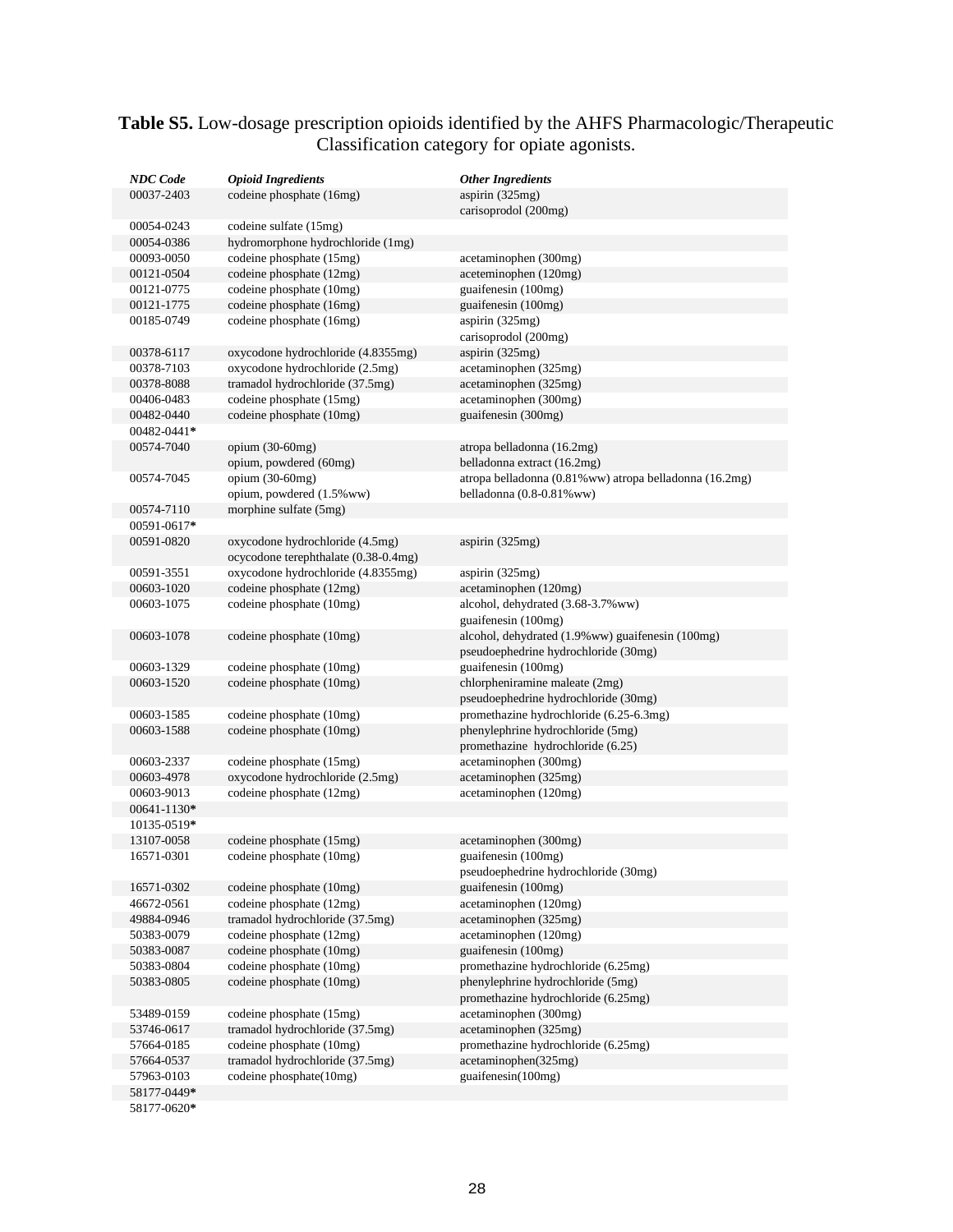| 58177-0621* |                                    |                                      |
|-------------|------------------------------------|--------------------------------------|
| 58657-0500  | codeine phosphate(10mg)            | guaifenesin(100mg)                   |
| 60432-0245  | codeine phosphate(12mg)            | acetaminophen(120mg)                 |
| 60432-0606  | codeine phosphate(10mg)            | promethazine hydrochloride (6.25mg)  |
| 60505-2644  | tramadol hydrochloride (37.5mg)    | acetaminophen(325mg)                 |
| 60505-7010  | fentanyl (12ug)                    |                                      |
| 60951-0310  | oxycodone hydrochloride (4.8355mg) | aspirin $(325mg)$                    |
| 60951-0701  | oxycodone hydrochloride (2.5mg)    | acetaminophen(325mg)                 |
| 63481-0121  | oxycodone hydrochloride (4.8355mg) | aspirin $(325mg)$                    |
| 63481-0627  | oxycodone hydrochloride (2.5mg)    | acetaminophen(325mg)                 |
| 65162-0617  | tramadol hydrochloride (37.5mg)    | acetaminophen(325mg)                 |
| 65162-0694  | codeine phosphate(10mg)            | phenylephrine hydrochloride (5mg)    |
|             |                                    | promethazine hydrochloride (6.25mg)  |
| 66594-0333  | codeine phosphate(9mg)             | pyrilamine maleate (8.33mg)          |
| 66689-0024* |                                    |                                      |
| 68308-0840  | oxycodone hydrochloride (2.5mg)    | acetaminophen(325mg)                 |
| 68308-0845  | oxycodone hydrochloride (4.8355mg) | aspirin $(325mg)$                    |
| 68382-0334  | tramadol hydrochloride (37.5mg)    | acetaminophen(325mg)                 |
| 69543-0252  | codeine phosphate(10mg)            | guaifenesin(100mg)                   |
| 69543-0253  | codeine phosphate(10mg)            | guaifenesin $(100mg)$                |
|             |                                    | pseudoephedrine hydrochloride (30mg) |
| 76439-0252  | codeine phosphate(10mg)            | guaifenesin $(100mg)$                |
| 76439-0253  | codeine phosphate(10mg)            | guaifenesin $(100mg)$                |
|             |                                    | pseudoephedrine hydrochloride (30mg) |
|             |                                    |                                      |

\* NDC code exists in AHFS Pharmacologic/Therapeutic Classification but does not exist in NDC directory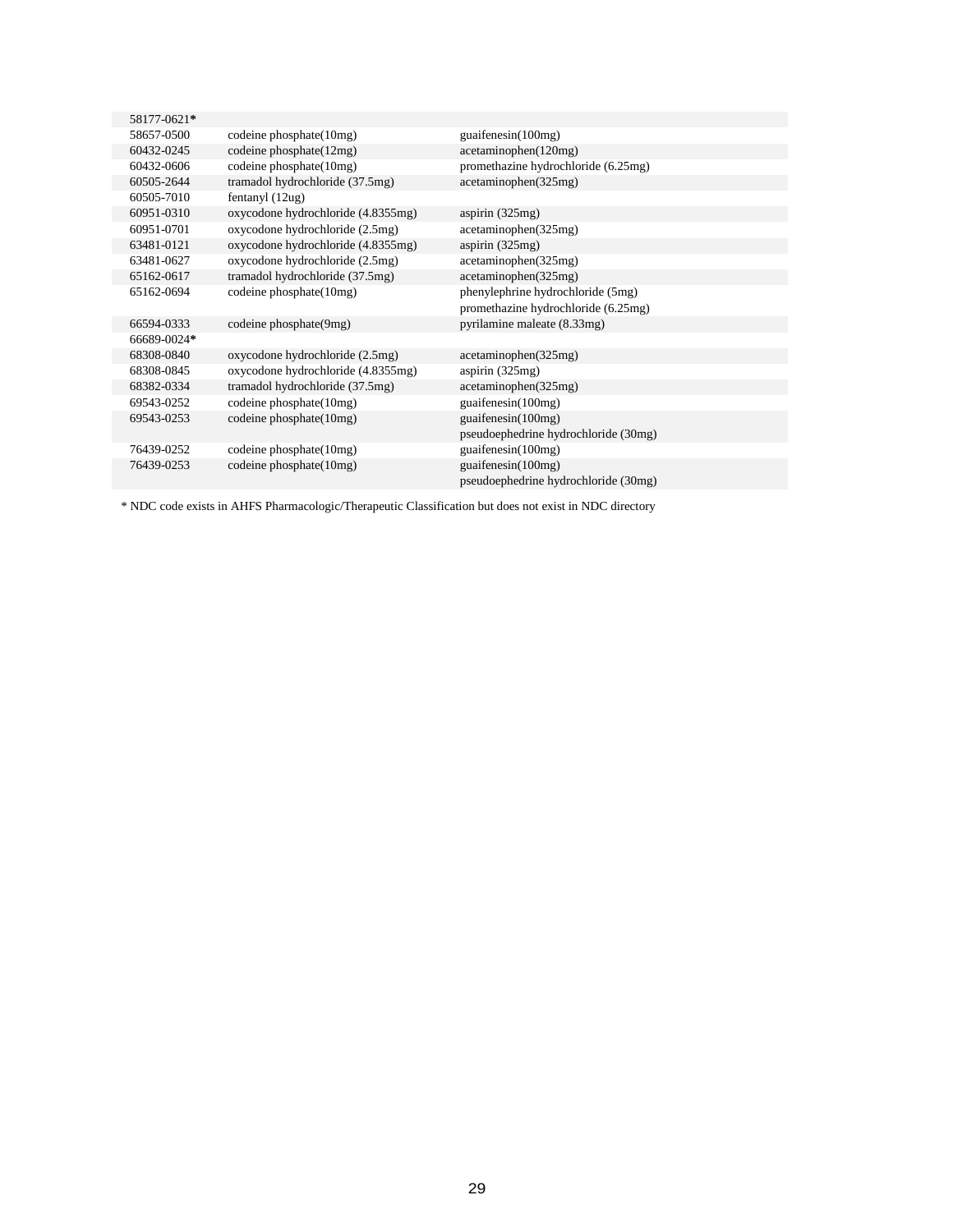| Variables                                                                                                                  | Odds<br>Ratio | 95% C.I.                | p-value | <b>Bootstrap</b><br>Frequency |
|----------------------------------------------------------------------------------------------------------------------------|---------------|-------------------------|---------|-------------------------------|
| Released from a corrections facility                                                                                       | 1.929         | $(1.585 -$<br>2.349)    | 0.000   | 100%                          |
| Prior prescription for Atypical Antipychotics                                                                              | 1.317         | $(1.114 -$<br>1.556)    | 0.001   | 97%                           |
| Prior prescription for Centrally Acting Skeletal Muscle Relaxants                                                          | 1.296         | $(1.128 -$<br>1.488)    | 0.000   | 100%                          |
| Prior prescription for Benzodiazepines                                                                                     | 1.213         | $(1.065 -$<br>1.383)    | 0.004   | 100%                          |
| Prior prescription for Opiate Agonists                                                                                     | 1.196         | $(1.048 -$<br>1.365)    | 0.008   | 100%                          |
| Rhode Island monthly unemployment rate                                                                                     | 1.194         | $(1.134 -$<br>1.257)    | 0.000   | 100%                          |
| Size of household                                                                                                          | 1.146         | $(1.085 -$<br>1.210)    | 0.000   | 100%                          |
| Topic 124 (fluid combinations opioid body ph specimen breath ethanol<br>single screen)                                     | 1.144         | $(1.111 -$<br>1.178)    | 0.000   | 100%                          |
| Topic 128 (compulsive disorders examination diagnostic history status<br>psychiatric com interview disposition)            | 1.104         | $(1.066 -$<br>1.142)    | 0.000   | 97%                           |
| Total Medicaid pharmacy payments                                                                                           | 1.088         | $(1.047 -$<br>1.131)    | 0.000   | 100%                          |
| Topic 60 (bls service statue ground mile mileage transport support<br>emergency life)                                      | 1.080         | $(1.042 -$<br>1.119)    | 0.000   | 97%                           |
| Topic 24 (injection specify drug intramuscular infusion push intravenous<br>diagnostic prophylactic therapeutic substance) | 1.075         | $(1.037 -$<br>1.114)    | 0.000   | 100%                          |
| Topic 42 (acute quantification function delta cirrhosis viral chronic liver<br>hepatic coma)                               | 1.072         | $(1.037 -$<br>1.108)    | 0.000   | 100%                          |
| Topic 101 (symptoms oblique sacral pain referable canal back lumbosacral<br>sciatica lumbar)                               | 1.069         | $(1.031 -$<br>1.108)    | 0.000   | 100%                          |
| Topic 82 (fractured periapical broken jaws sinus disorder dental caries teeth<br>structures)                               | 1.067         | $(1.035 -$<br>1.101)    | 0.000   | 100%                          |
| Topic 34 (limb splint metacarpal static injury phalanges phalanx minimum<br>finger fingers)                                | 1.064         | $(1.025 -$<br>1.104)    | 0.001   | 93%                           |
| Topic 166 (region spondylosis cervical spinal lumbosacral degeneration<br>displacement myelopathy intervertebral disc)     | 1.063         | $(1.026 -$<br>1.102)    | 0.001   | 98%                           |
| Topic 112 (household member able render incontinence care personal<br>combined ad homemaker)                               | 1.062         | $(1.025 -$<br>$1.099$ ) | 0.001   | 95%                           |
| Topic 154 (back hands struck accidents accidentally striking eyes injury fall<br>wall)                                     | 1.061         | $(1.022 -$<br>1.102)    | 0.002   | 99%                           |
| Topic 195 (movements thoracic back accidents overexertion strenuous<br>ligament neck site lumbar)                          | 1.061         | $(1.020 -$<br>1.104)    | 0.003   | 95%                           |
| Topic 17 (periumbilic amylase erect decubitus constipation abdomen<br>generalized epigastric site pain)                    | 1.061         | $(1.018 -$<br>1.105)    | 0.005   | 97%                           |
| Topic 90 (using cardiovascular maximal submaximal bicycle treadmill stress<br>exercise study myocardial)                   | 1.061         | $(1.017 -$<br>1.106)    | 0.006   | 92%                           |
| Topic 70 (multiplex diagnosticsamplification amplification isolation purified<br>highly nuclear acid nucleic diagnostics)  | 1.056         | $(1.008 -$<br>1.107)    | 0.021   | 96%                           |
| Topic 49 (absolute count quantification cd non cells disease virus human<br>immunodeficiency)                              | 1.053         | $(1.017 -$<br>1.089     | 0.003   | 92%                           |
| Topic 175 (cyst scoliosis spinal therapy morbid canal physical back obesity<br>cervicalgia)                                | 1.050         | $(1.016 -$<br>1.086)    | 0.004   | 100%                          |
| Topic 46 (sensitivity antibiotic definitive kit commercial isolate quantitative<br>urine identification bacterial)         | 1.042         | $(0.997 -$<br>1.089     | 0.067   | 92%                           |
| Topic 197 (physician vitamin infliximab abdomen infusion small large site<br>intestine enteritis)                          | 1.038         | $(1.007 -$<br>1.001)    | 0.018   | 92%                           |
| Topic 187 (generalized therapeutic intensive greater smoking cessation<br>oppositional defiant tobacco disorder)           | 1.037         | $(1.001 -$<br>1.073)    | 0.044   | 95%                           |
| Total Unemployment Insurance payments                                                                                      | 1.036         | $(0.997 -$<br>1.077)    | 0.074   | 93%                           |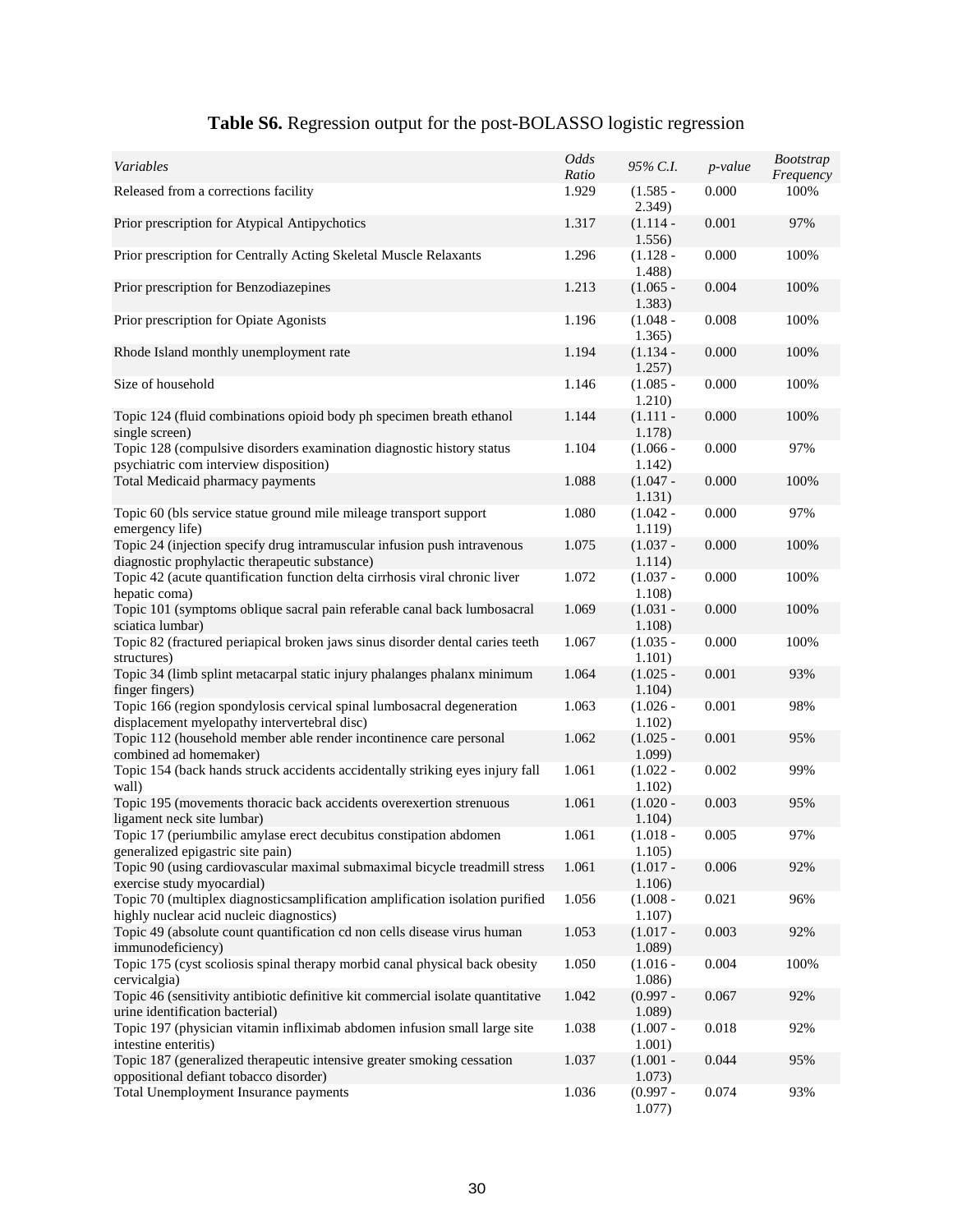| Topic 151 (nonobstetric stenosis enthesopathy minimum pelvic pain joint<br>hip pelvic region)                                  | 1.035 | $(0.997 -$<br>1.074)    | 0.075 | 93%  |
|--------------------------------------------------------------------------------------------------------------------------------|-------|-------------------------|-------|------|
| Topic 182 (systemic erythrocyte sedimentation cpk kinase ck creatine lupus<br>erythematosus myositis)                          | 1.032 | $(0.999 -$<br>1.067)    | 0.061 | 93%  |
| Topic 6 (caries viral asthmaunspecified infection evaluation management<br>visit key emergency comp)                           | 1.025 | $(0.981 -$<br>1.072)    | 0.272 | 93%  |
| Number of police citations                                                                                                     | 1.025 | $(0.992 -$<br>$1.058$ ) | 0.139 | 97%  |
| Topic 74 (nonpsychotic obstruction allergy crisis tobacco airway<br>radiological insomnia disorder depressive)                 | 1.023 | $(0.986 -$<br>1.062)    | 0.230 | 92%  |
| Topic 18 (radiological less sinuses paranasal frontal anteroposterior lateral<br>minimum examination views)                    | 1.022 | $(0.974 -$<br>1.072)    | 0.370 | 98%  |
| Number of opioid prescriptions in household                                                                                    | 1.010 | $(1.000 -$<br>1.020)    | 0.048 | 100% |
| Topic 62 (skills visit physical therapeutic intervention individual assessment<br>health therapy counseling)                   | 0.999 | $(0.959 -$<br>1.041)    | 0.957 | 95%  |
| Topic 93 (tachycardia abnormal ekg palpitations tracing routine<br>interpretation report leads electrocardiogram)              | 0.996 | $(0.951 -$<br>1.045)    | 0.883 | 94%  |
| Topic 126 (mtt mh psychosis treatment disorganized rn program chronic<br>assertive paranoid)                                   | 0.996 | $(0.958 -$<br>1.036)    | 0.845 | 92%  |
| Topic 10 (mental single disorder depressive episode recurrent major<br>affective behavior severe)                              | 0.995 | $(0.956 -$<br>1.036)    | 0.803 | 95%  |
| Topic 92 (followed stem canal spinal material brain contrast imaging proton<br>resonance)                                      | 0.987 | $(0.943 -$<br>1.033)    | 0.561 | 93%  |
| Topic 16 (schedule vaccine viral prophylactic inoculation vaccination<br>subcutaneous intradermal administration percutaneous) | 0.984 | $(0.916 -$<br>1.056)    | 0.652 | 92%  |
| Topic 57 (shl problems disorder treatment group processing auditory voice<br>language speech)                                  | 0.978 | $(0.915 -$<br>1.046)    | 0.524 | 95%  |
| Topic 119 (scan swelling follow st compression responses maneuvers duplex<br>extremity veins)                                  | 0.975 | $(0.928 -$<br>1.025)    | 0.318 | 96%  |
| Topic 54 (face injury soft cervical eyes swelling lump mass scalp head)                                                        | 0.974 | $(0.929 -$<br>1.022)    | 0.283 | 94%  |
| Topic 125 (gait mileage statute ground mile emergency non chair wheel van)                                                     | 0.973 | $(0.930 -$<br>1.018)    | 0.238 | 99%  |
| Topic 179 (emergency functions special ed encounter oppositional defiant<br>transportation trip rehabilitation)                | 0.971 | $(0.912 -$<br>1.035)    | 0.373 | 98%  |
| Topic 4 (sealant evaluation periodic oral child adult application included<br>topical fluoride)                                | 0.971 | $(0.898 -$<br>1.050)    | 0.460 | 96%  |
| Topic 180 (conductive speech sensorineural recognition impedance<br>tympanometry audiometry threshold testing loss)            | 0.970 | $(0.910 -$<br>1.034)    | 0.351 | 98%  |
| Topic 194 (hypometropia refractive eyes treatment evaluation continuation<br>examination prog diagnostics initiation)          | 0.969 | $(0.915 -$<br>1.025)    | 0.270 | 95%  |
| Average quarterly wages                                                                                                        | 0.968 | $(0.919 -$<br>1.020)    | 0.223 | 100% |
| Topic 29 (low colposcopy gladnular lgsil lesion squamous intraepithelial<br>dysplasia smear papanicolaou)                      | 0.968 | $(0.918 -$<br>1.021)    | 0.228 | 93%  |
| Topic 3 (microalbumin hemoglobin strip manifestations juvenile glycated<br>complication mellitus ii uncontrolled)              | 0.967 | $(0.917 -$<br>1.020)    | 0.219 | 98%  |
| Topic 106 (rn minimum mental social evaluation periodic oral bitewings<br>films prophylaxis)                                   | 0.965 | $(0.902 -$<br>1.033)    | 0.306 | 93%  |
| Topic 144 (pleurisy rubella mumps bcg examination test screening skin<br>intradermal pulmionary)                               | 0.965 | $(0.908 -$<br>1.025)    | 0.249 | 91%  |
| Topic 192 (heterophile conjunctivitis strep bacterial culture source definitive<br>bronchitis tonsillitus acute)               | 0.964 | $(0.913 -$<br>1.018)    | 0.187 | 99%  |
| Topic 155 (specimen nursing home laboratory necessary medical connection<br>way allowance drawn)                               | 0.960 | $(0.897 -$<br>1.028)    | 0.243 | 100% |
| Average quarterly hours worked                                                                                                 | 0.958 | $(0.880 -$<br>1.044)    | 0.326 | 99%  |
| Topic 137 (phalanges metatarsil cellulitis pain valgus hallux toe minimum<br>limb toes)                                        | 0.955 | $(0.908 -$<br>1.005)    | 0.075 | 93%  |
| Topic 7 (therapy modality physical activities provider procedure strength<br>develop exercises areas)                          | 0.953 | $(0.905 -$<br>1.003)    | 0.065 | 100% |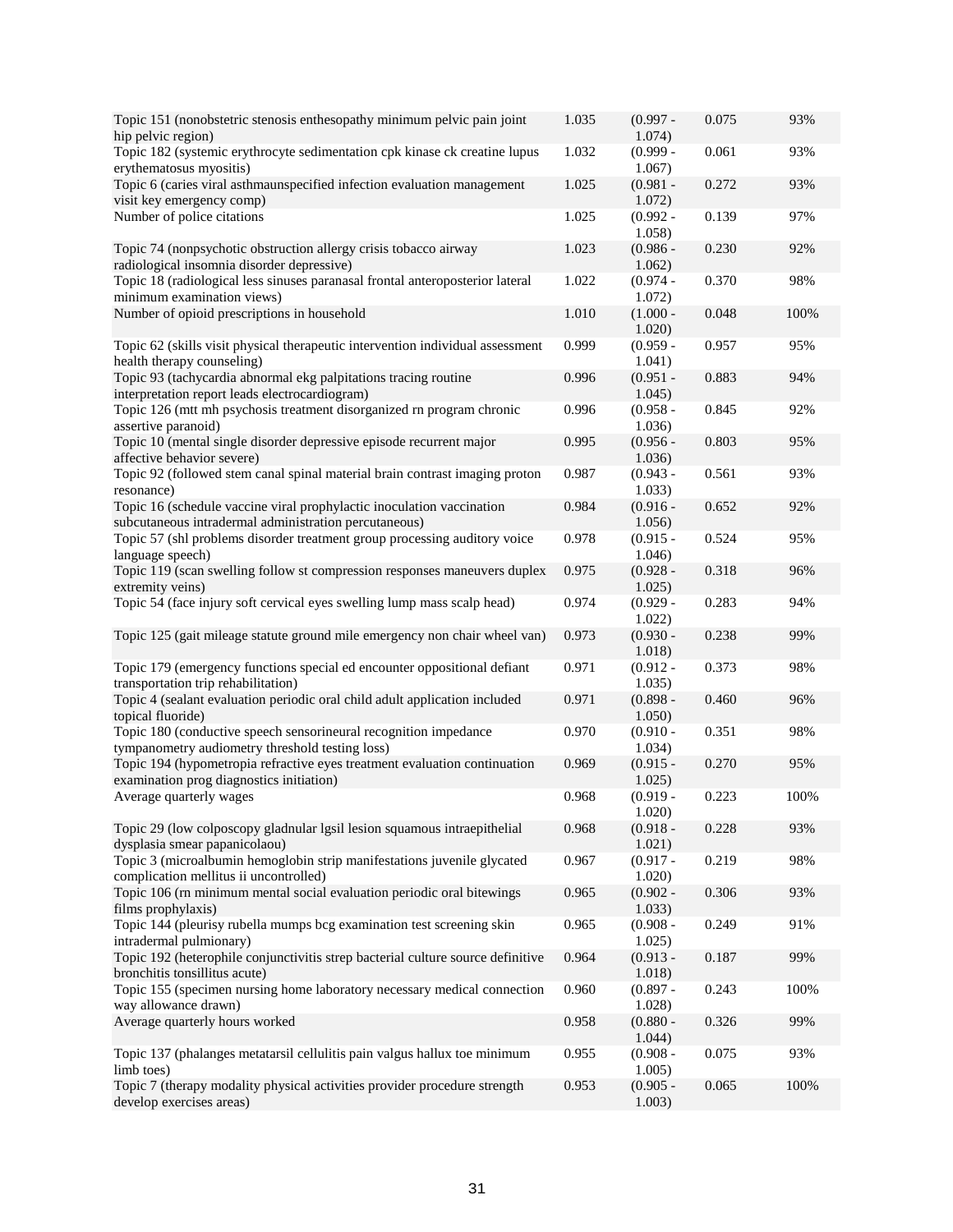| Topic 1 (complicating complications current premature classifiable labor<br>mother threatened pregnancy complication)    | 0.952 | $(0.898 -$<br>1.009) | 0.097 | 96%  |
|--------------------------------------------------------------------------------------------------------------------------|-------|----------------------|-------|------|
| Topic 9 (cholesterol lipoprotein ldl creatine hyperglyceridemia cpk kinase ck<br>measurement hypercholesterolemia)       | 0.950 | $(0.897 -$<br>1.006) | 0.080 | 92%  |
| Topic 28 (technique infectious acid nucleic rna gonorrhoeae trachomatis<br>chlamydia dna probe)                          | 0.940 | $(0.897 -$<br>1.005) | 0.072 | 93%  |
| Topic 72 (vaccination inoculation injection intramuscular jet above dosage<br>split vaccine influenza)                   | 0.948 | $(0.889 -$<br>1.010) | 0.099 | 99%  |
| Topic 145 (excludes mental palsy lung infantile bronchus special problem<br>functions care)                              | 0.945 | $(0.866 -$<br>1.031) | 0.205 | 99%  |
| Topic 132 (blood secondary folic cyanocobalamin capacity binding ferritin<br>vitamin deficiency iron)                    | 0.945 | $(0.891 -$<br>1.002) | 0.059 | 99%  |
| Topic 97 (acute spontaneous otalgia serous nonsuppurative infective rupture<br>supparative eardrum media)                | 0.942 | $(0.883 -$<br>1.006) | 0.073 | 94%  |
| Topic 53 (bone breast liver radiation chemotherapy female secondary<br>bronchus lung malignant)                          | 0.941 | $(0.889 -$<br>0.995) | 0.033 | 100% |
| Topic 21 (alpha estriol fetoprotein single organisms screening dose post<br>glucose pregnant)                            | 0.938 | $(0.876 -$<br>1.003) | 0.063 | 96%  |
| Topic 84 (aklaline phosphatase serum alt alanine sgpt ast sgot aspartate<br>amino)                                       | 0.931 | $(0.878 -$<br>0.987) | 0.016 | 100% |
| Topic 66 (full marrow infusion myeloid chemotherapy myeloma lymphoid<br>leukemia achieved having)                        | 0.930 | $(0.870 -$<br>0.994) | 0.032 | 100% |
| Topic 38 (product palsy infantile disposable incontinence procedures<br>temporary mhrh offline disabilities)             | 0.927 | $(0.845 -$<br>1.017) | 0.110 | 100% |
| Topic 141 (diseases precription transmitted sexually measures<br>contraceptives management general contraceptive advise) | 0.927 | $(0.869 -$<br>0.988  | 0.020 | 99%  |
| Topic 36 (community cedarrs incontinence assertive adult monthly program<br>dd mr intellectual)                          | 0.924 | $(0.836 -$<br>1.021) | 0.121 | 100% |
| Topic 14 (detection interpretation digitization physician bilateral further<br>aided computer mammogram screening)       | 0.910 | $(0.846 -$<br>0.980) | 0.012 | 100% |
| Sex is male                                                                                                              | 0.861 | $(0.778 -$<br>0.954) | 0.004 | 100% |
| Topic 11 (examination myopia routine gynecological coinsurance deductible<br>office visits copay share)                  | 0.859 | $(0.800 -$<br>0.922) | 0.000 | 99%  |
| Body mass index                                                                                                          | 0.851 | $(0.806 -$<br>0.899  | 0.000 | 100% |
| Age                                                                                                                      | 0.704 | $(0.650 -$<br>0.761) | 0.000 | 99%  |
| Primary language is Spanish                                                                                              | 0.450 | $(0.347 -$<br>0.585) | 0.000 | 100% |
| Race is African American                                                                                                 | 0.400 | $(0.337 -$<br>0.474) | 0.000 | 100% |
| Enrolled in Medicaid managed care                                                                                        | 0.386 | $(0.341 -$<br>0.437) | 0.000 | 100% |
| Race is Asian, Native American, or other                                                                                 | 0.374 | $(0.276 -$<br>0.507) | 0.000 | 100% |
| Married is missing                                                                                                       | 0.350 | $(0.300 -$<br>0.407) | 0.000 | 100% |
| Race is missing                                                                                                          | 0.305 | $(0.250 -$<br>0.372) | 0.000 | 100% |
| Ethnicity is Hispanic                                                                                                    | 0.245 | $(0.190 -$<br>0.318) | 0.000 | 100% |
| Eligible for Medicaid as categorically needy                                                                             | 0.136 | $(0.123 -$<br>0.150) | 0.000 | 100% |
| Enrolled in RI Pharmaceutical Assistance to the Elderly                                                                  | 0.008 | $(0.001 -$<br>0.061) | 0.000 | 100% |

Note: This is a logistic regression of variables selected by BOLASSO as occurring with a non-zero coefficient in more than 90% of LASSO bootstrap replicates.